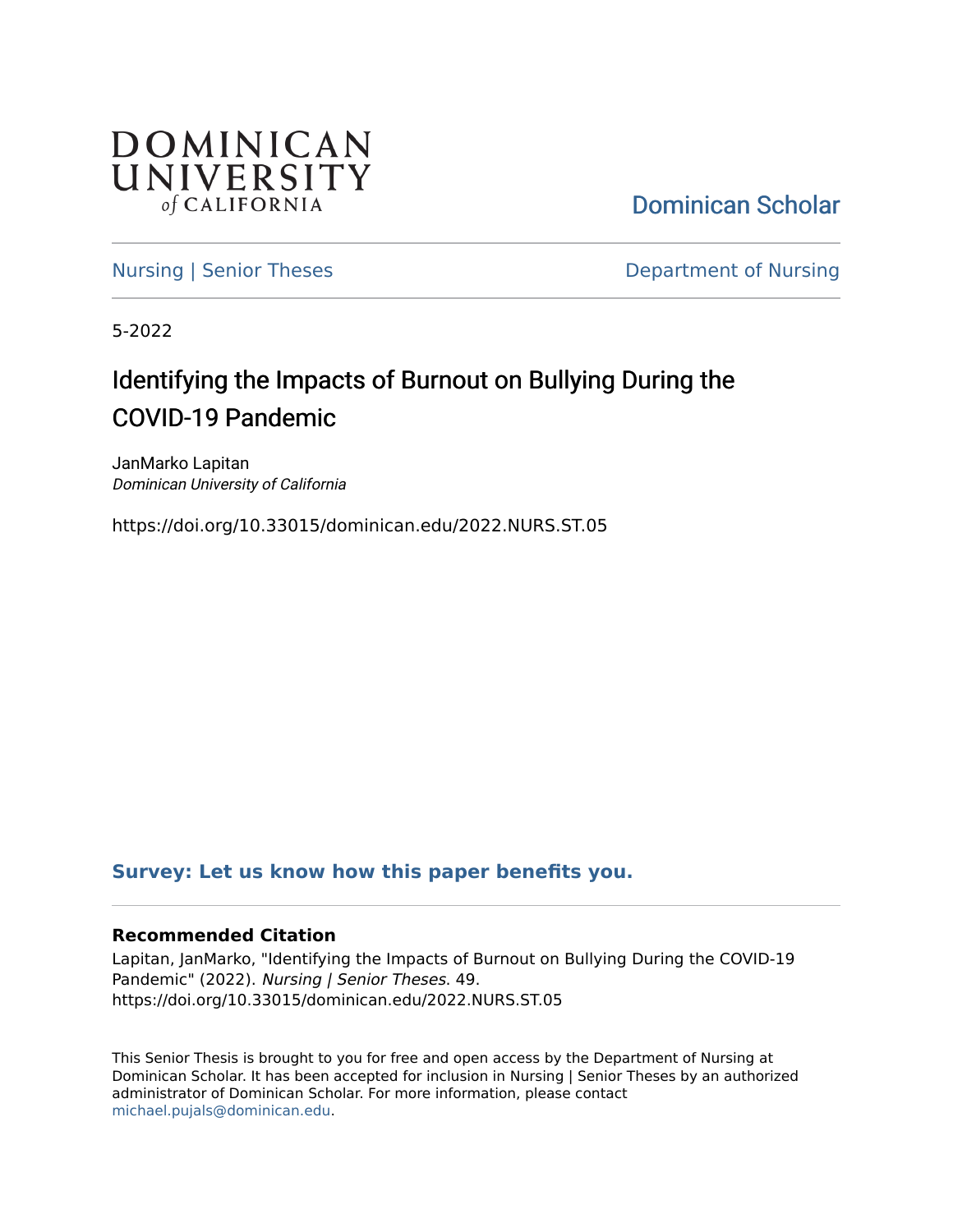Identifying the Impacts of Burnout on Bullying During the COVID-19 Pandemic.

JanMarko Lapitan

Dominican University of California

November 19th, 2021

Dr. Patricia Harris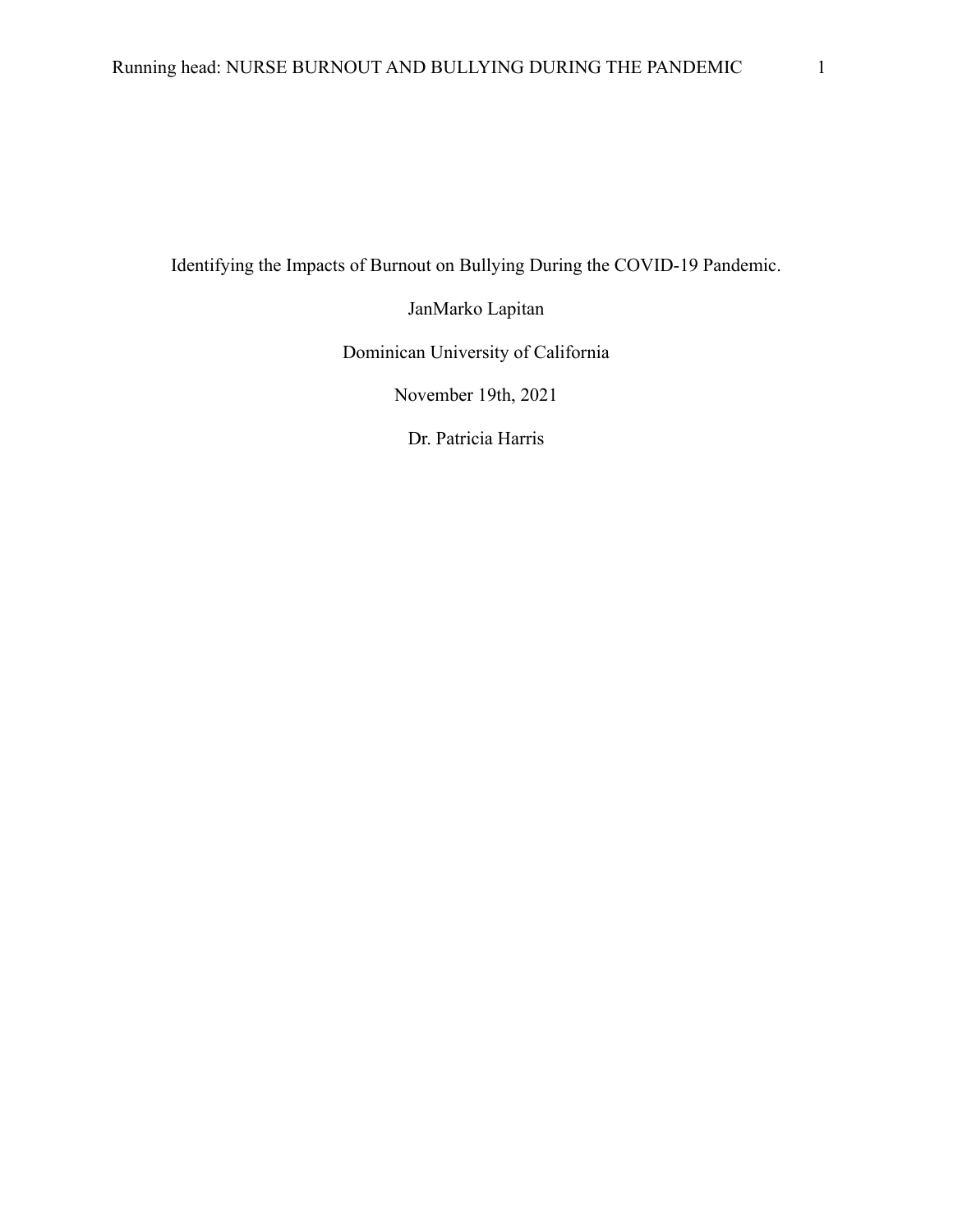# **Table of Contents**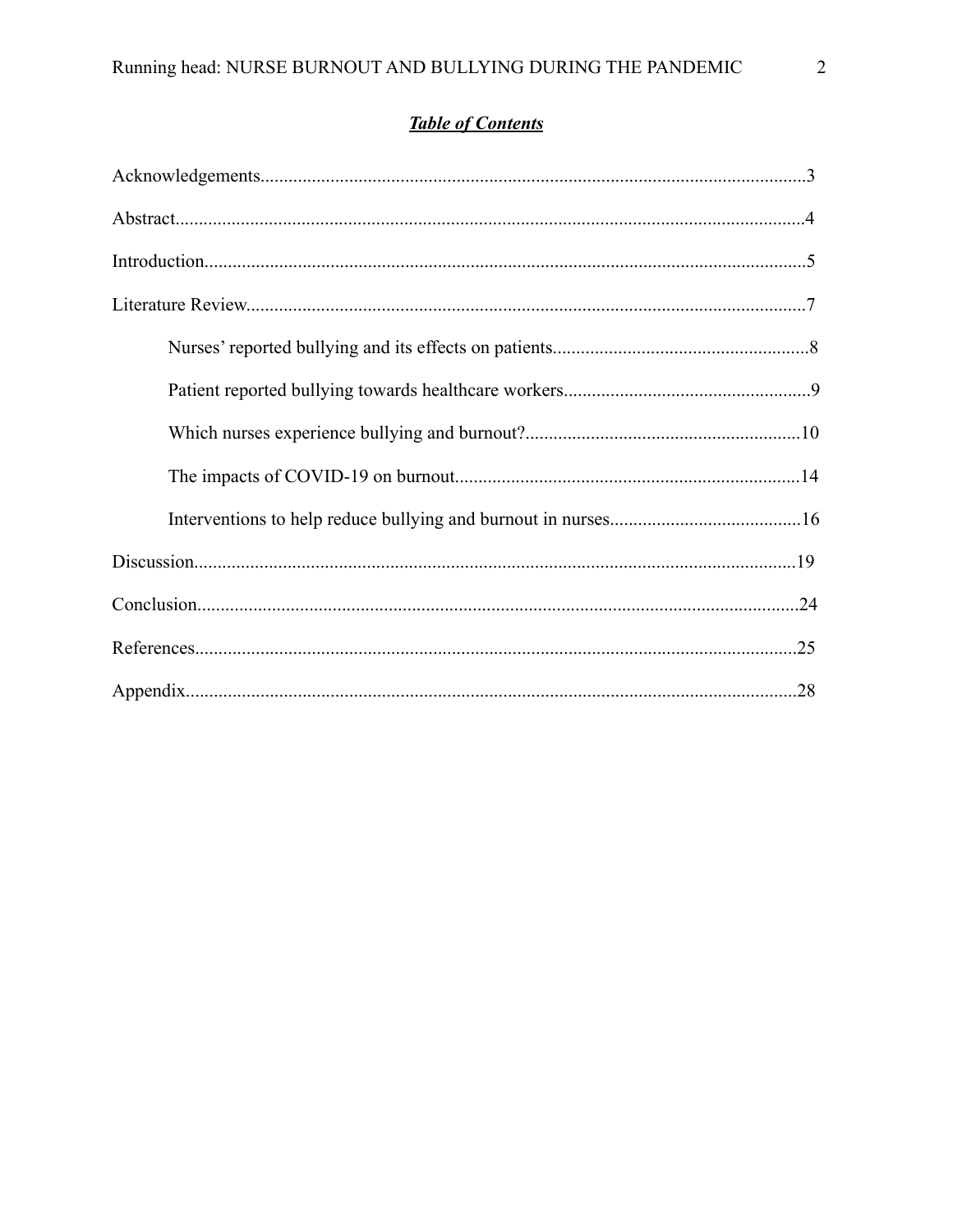# **Acknowledgements**

I would like to thank Dr. Harris, my Medical-Surgical and thesis professor, for her guidance throughout this semester. I would also like to thank my family and friends for their ongoing support and determination to see me succeed.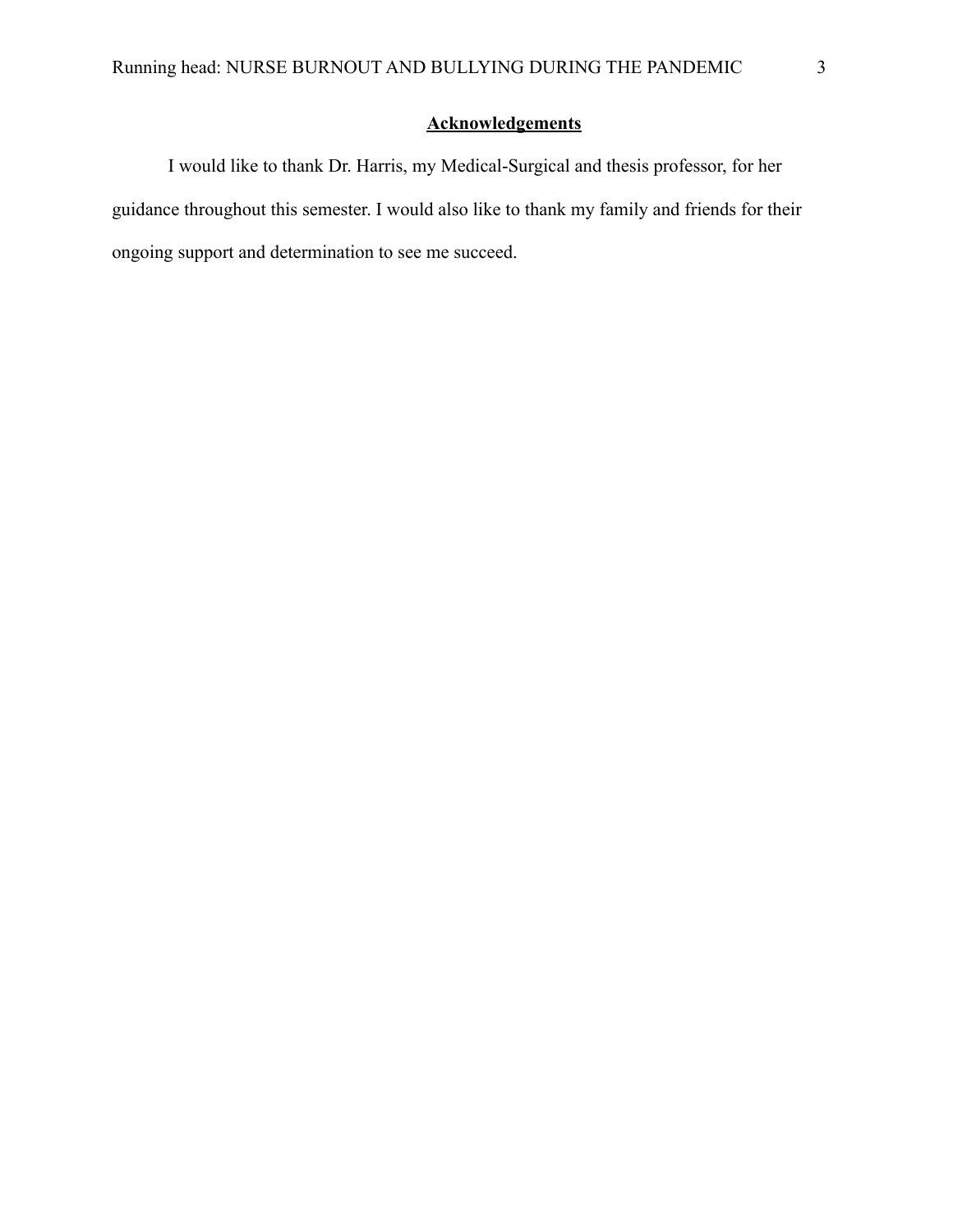#### *Abstract*

**Background:** Bullying and burnout has the potential to negatively impact nurses both at work and in their everyday lives and has been studied on various occasions. However, during the COVID-19 pandemic, burnout amongst nurses has been on the rise. Researchers have studied incidences where patients have bullied health care workers. However, no such study has been carried out to examine bullying between nurses during the pandemic.

**Purpose:** The purpose of this study is to find whether burnout levels in nurses impacted bullying between nurses during the COVID-19 pandemic.

**Methods:** The research literature will discuss bullying and its effects on patients, which nurses are victims of bullying and burnout, and the impacts of COVID-19 on nurses and their mental health. This proposed quantitative correlational study will electronically deliver surveys through a snowball sampling method. Recruitment will occur by advertising through social media and monthly staff meetings in hospitals throughout the San Francisco Bay Area. The tools for assessment include the Maslach Burnout Inventory, Depression Scale, Sleep Quality Scale, Authentic Leadership Questionnaire, Anxiety Scale, and the Stress Scale. In order to rule out any extraneous variables, a multiple regression analysis will be conducted after collecting data using IBM SPSS statistical software v. 27.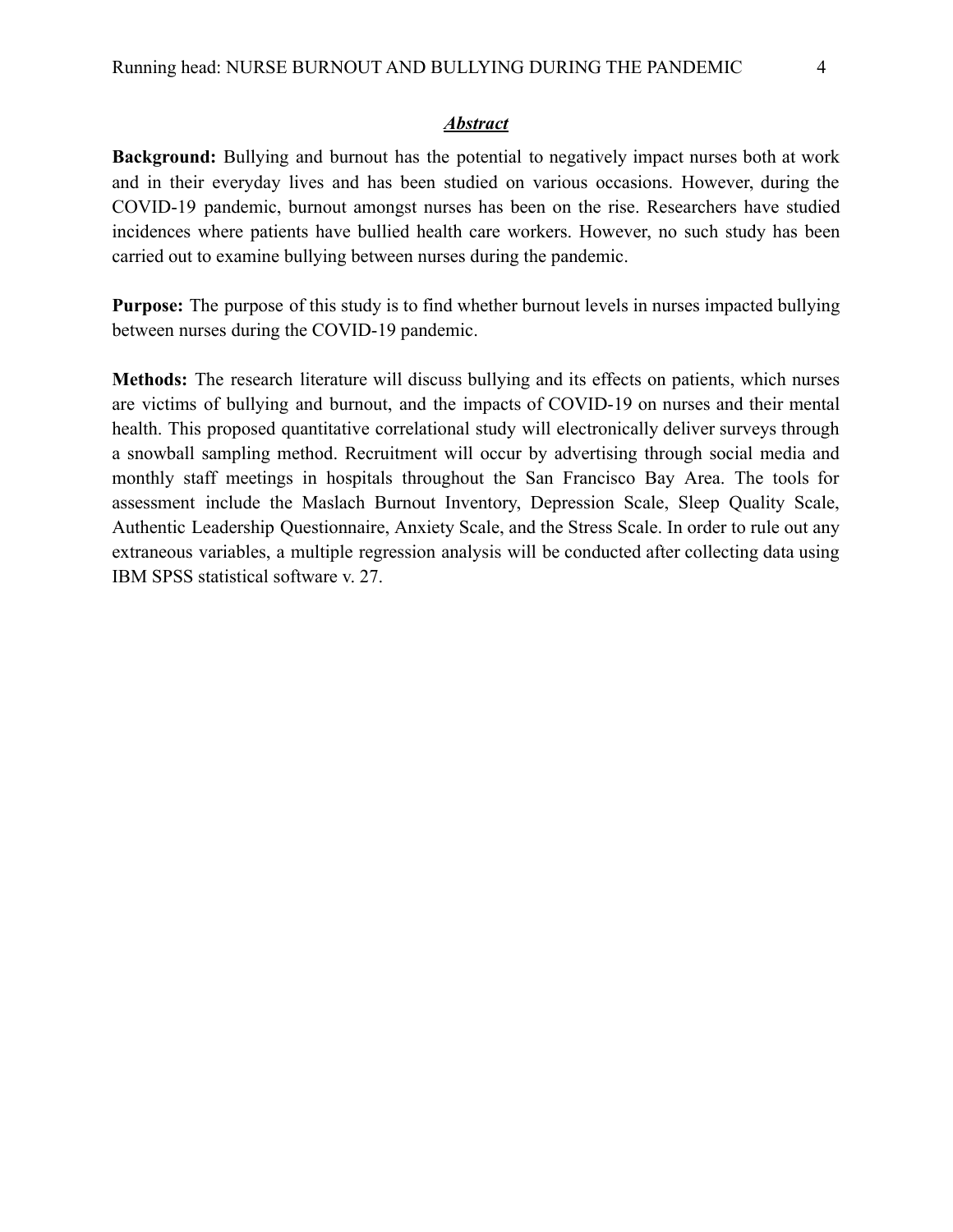# *Introduction*

Health care settings call for positive work environments to promote the growth and development of everyone on the health care team. However, when members of the same team begin attacking each other, workplace bullying occurs. According to The Joint Commision, workplace bullying is "repeated, health-harming mistreatment of one or more persons by one or more perpetrators (The Joint Commision, 2021). Workplace violence can occur horizontally and vertically in the work ladder, meaning it can happen between nursing colleagues or between the nursing management and staff nurses. It can take many forms, from rude comments to nonverbal behaviors (Vessey, et al., 2010). This can lead to high rates of fatigue, burnout, and ultimately, turnover.

Certain people, however, are at a higher risk for burnout and bullying due to extrinsic and intrinsic factors. These factors include the work environment, workload, stress, negative affect, core self-evaluations, age, gender, etc. There are three different components to burnout: emotional exhaustion, cynicism, and personal efficacy (Laschinger, et al., 2014).

Currently, there is research to support interventions that combat bullying, such as creating trust in leadership and mindfulness based yoga exercises. Sadly, with the pandemic, there has been higher rates of burnout among healthcare workers. However, there has been little research to determine the extent of burnout and its effects on bullying between nurses.

This thesis will attempt to answer the question:

● How have burnout rates in nurses impacted bullying between nurses during the pandemic?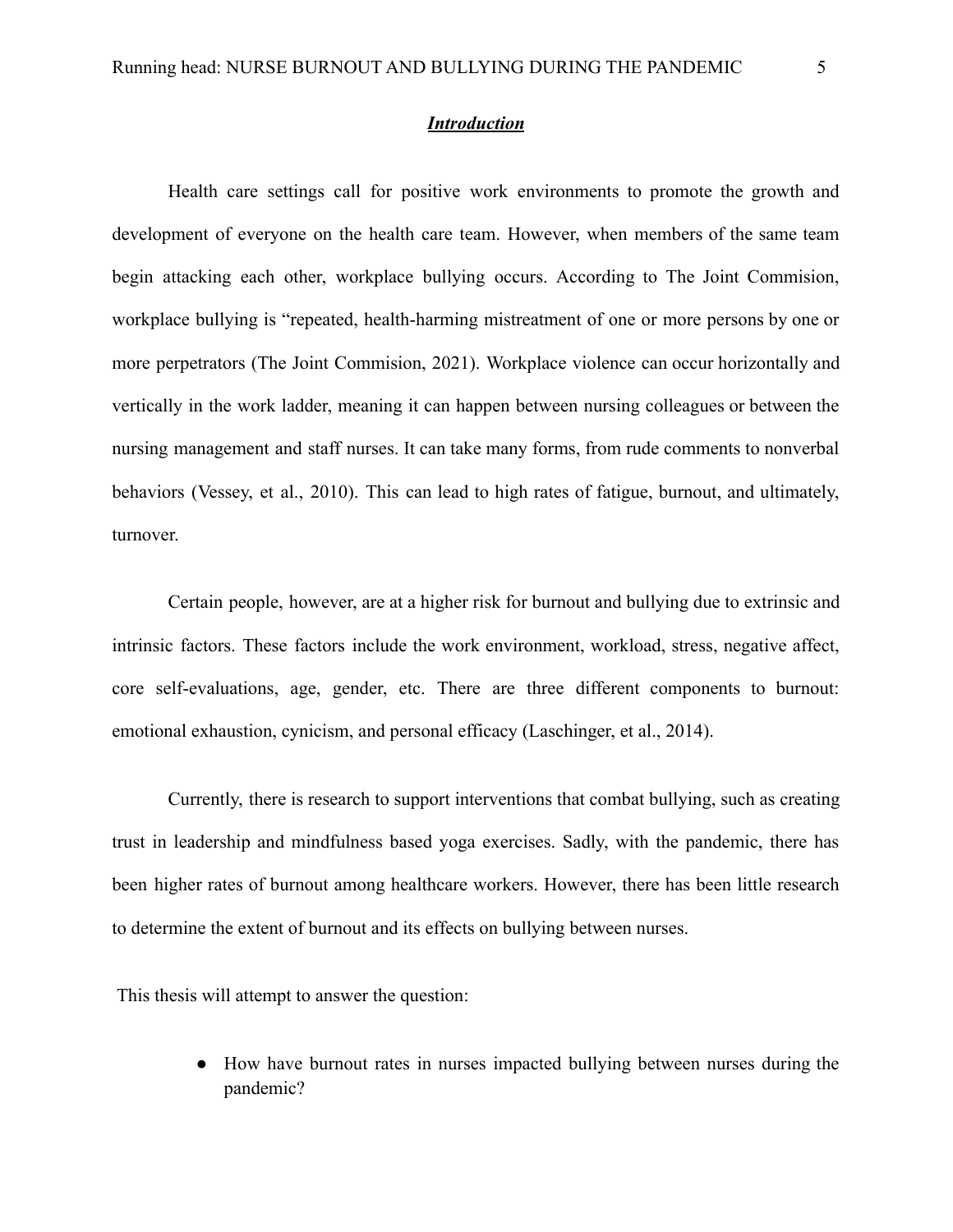This thesis will also explore the literature regarding this topic and offer a proposal for further study.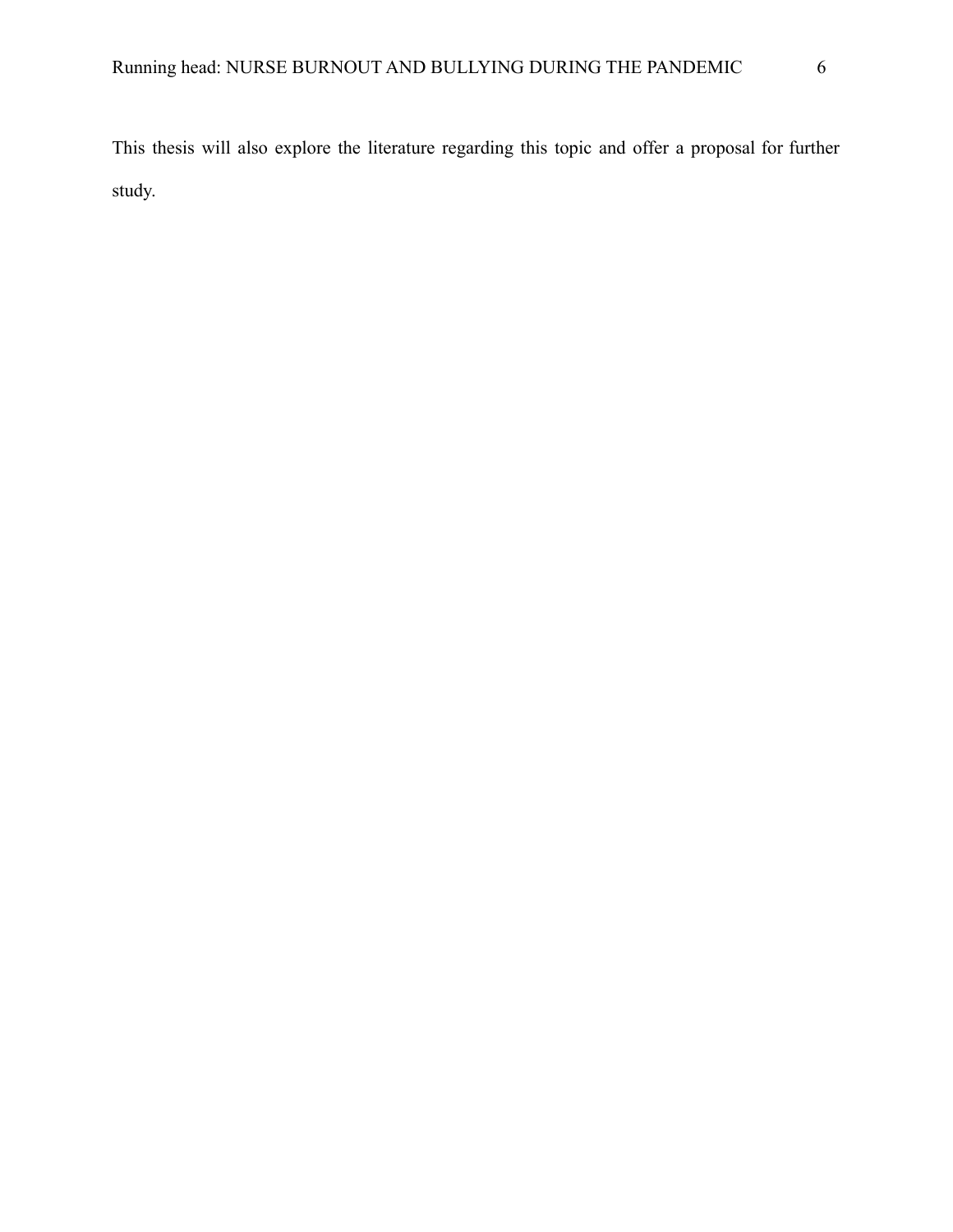### *Literature Review*

This literature review explored the nature of bullying and burnout as it relates to the nursing field. Eight articles were selected based on studies that focused on nurse burnout, how they were targeted, how it affected them, how it affected their patients, and interventions implemented to reduce bullying and burnout. Articles were assessed based on the reliability and accuracy of tools, whether tools accurately measured the aims of the study, sample sizes, and methodology of the study. Most articles were found through the PubMed library, while others were found through other online databases such as sciencedirect.

The key words for this search were *nurse reported bullying, burnout and nursing, turnover in nurses, stress management in nurses, new grad nurse bullying, workplace violence, and meditation and nursing.*

The research articles were separated into 5 categories:

- 1. Nurses' reported bullying and its effects on patients
- 2. Patient reported bullying towards healthcare workers
- 3. Which nurses experience bullying and burnout?
- 4. The impacts of COVID-19 on burnout
- 5. Interventions to help reduce bullying and burnout in nurses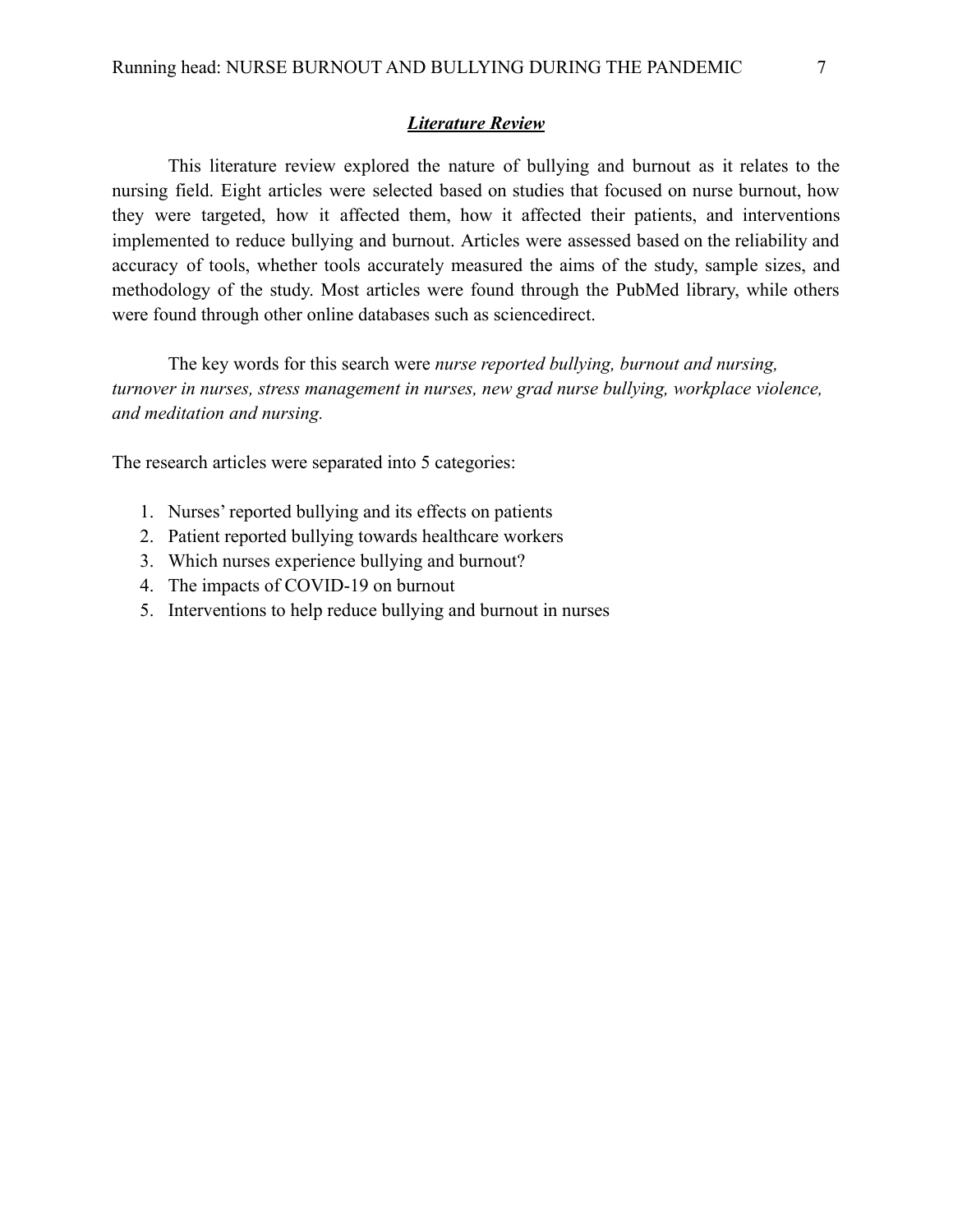# *Nurses' reported bullying and its effects on Patients*

*Nurse-Reported Bullying and Documented Adverse Patient Events An Exploratory Study in a US Hospital* is a study conducted in the U.S. used cross-sectional questionnaire data along with unit-level administrative data on patient adverse events to identify the relationship between nurse-reported bullying and adverse patient events (Arnetz, et al., 2020). The 41-item cross sectional questionnaire was sent to 1780 nurses through an online survey in a regional hospital in the Midwestern United States. Among the 1780 nurses, 432 nurses across 37 units responded. Nurses that refused to identify their unit were categorized into a 38th unit. Demographically, 92.9% of the nurses were female with an average age of 44.4 years old. Out of the 432 nurses, 37% reported being bullied within the last 6 months while 51.4% witnessed someone else being bullied. Rates for self-reported bullying on the unit level averaged 32% of the nurses with a median of 25%.

After conducting the survey, researchers focused specifically on 5 adverse events: (1) total patient falls; (2) central-line-associated bloodstream infections (CLABSIs); (3) catheter-associated urinary tract infections (CAUTIs); (4) unit-acquired pressure ulcers; and (5) ventilator-associated events (VAEs). A statistical analysis using IBM SPSS statistics (IBM Corp, Armonk, New York), version 25, Python's PyMC3 package (The PyMC Development Team, Apache License, V2, 2018) and Bayesian modeling found that self-reported bullying was positively associated with CLABSI per 1000-line days ( $\beta$  = 3.69, *P* < .001). Additionally, nurse staffing was positively associated with rates of CLABSI ( $\beta$  = 0.08), CAUTI ( $\beta$  = 0.13), and VAE  $(\beta = 1.84)$ , with P <.001 in all 3 cases. There was no other statistically significant association between nurse reported bullying and falls, CAUTI, pressure ulcers, or VAEs. Researchers explained that this may be related to the nature of central lines and their more direct pathway to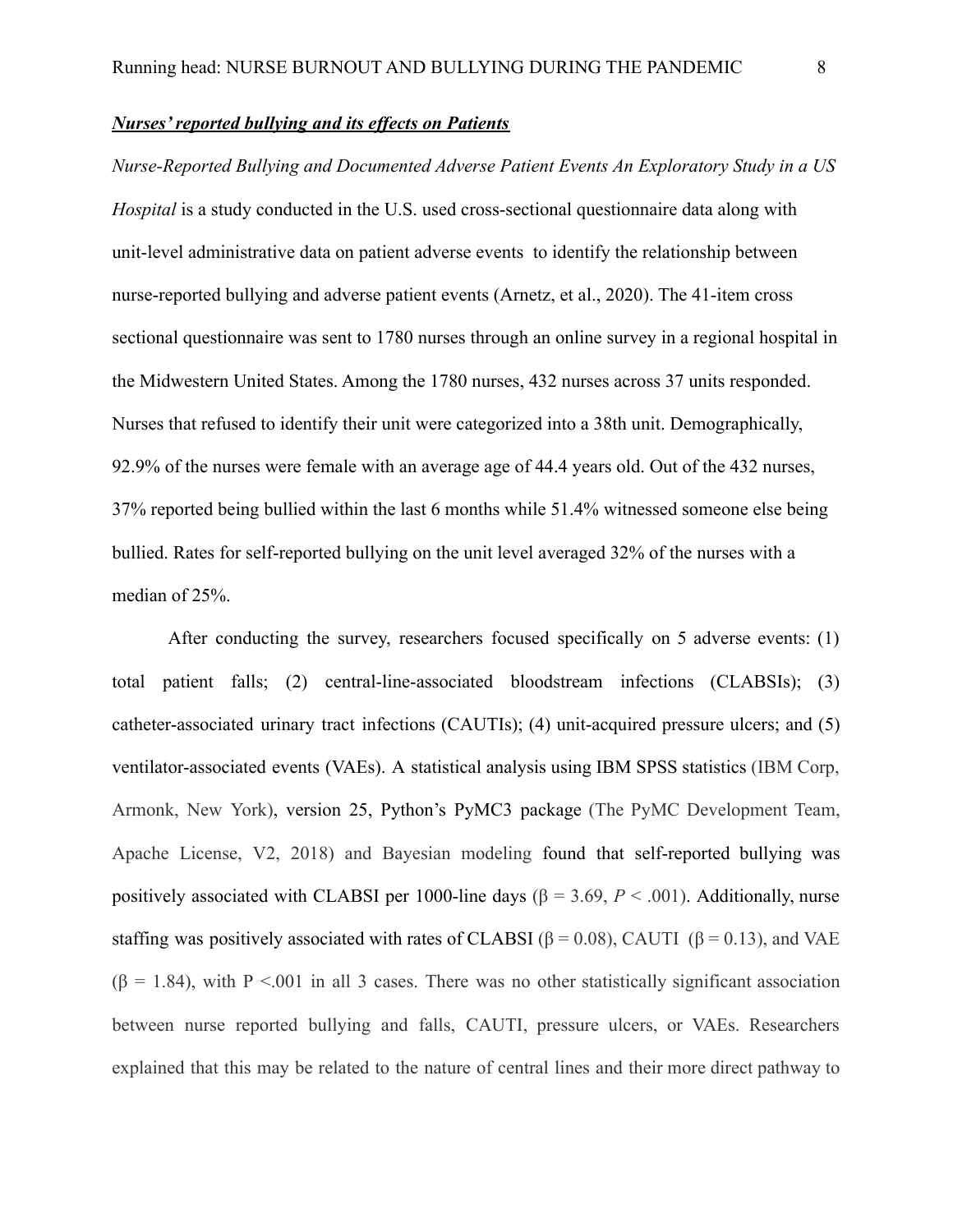the bloodstream. Additionally, it may be due to the fact that more factors are involved regarding other adverse events such as patient falls (comorbidities, medications, and patient behaviors) that might contribute to the event.

This was the first study to report a statistically significant association between workplace bullying against nurses and adverse patient outcomes. However, it was limited to a large single hospital in the Midwestern United States, and may not be generalized enough for other parts of the country. Additionally, the low response rate may be biased towards nurses who have been bullied at work. Furthermore, there were no questions on hand hygiene compliance which may affect the results regarding CLABSIs and CAUTIs. Finally, since this was a cross-sectional study, cause and effect cannot be determined. This study indicates that perhaps nurse reported bullying may affect nurses more than it does the patients.

#### *Patient reported bullying towards healthcare workers*

*Risk of COVID-19-related bullying, harassment and stigma among healthcare workers: an analytical cross-sectional global study* is a cross-sectional study assessed the effects of COVID-19 related stigma and bullying against healthcare workers (Dye, et al., 2020). Researchers recruited participants through Amazon Mechanical Turk's online workforce and Facebook. Their sample consisted of 7,411 people from 173 countries who were 18 years or older. All variables were cross-tabulated with "healthcare worker" since it was the variable of interest and the primary outcome "COVID-19-related harassment or bullying."

Surveys were sent out in English, Spanish, French, and Italian since these were the primary languages in the world where the most COVID-19 cases were emerging during their study (April 6, 2020 to May 29, 2020). The survey included questions on actions, perceptions, and experiences around COVID-19 using the Kaiser Family Foundation Coronavirus Poll and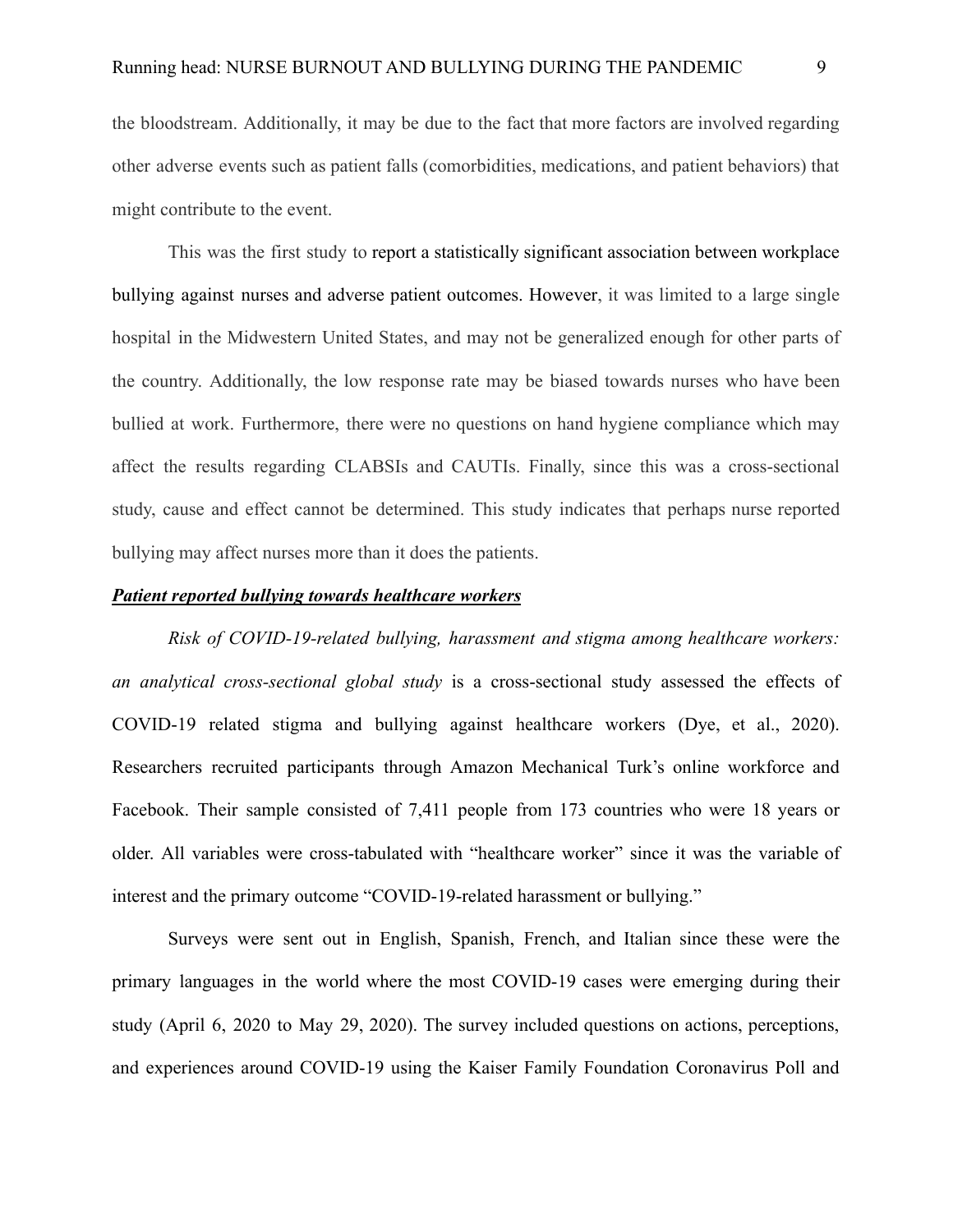other team constructed questionnaires (2020). Researchers found healthcare workers to experience higher rates of COVID-19 bullying. Healthcare workers were more likely to believe people gossip about those who have had or thought to have COVID-19. They also found that 21.9% of participants believed those who contracted COVID-19 lost respect in the community.

Overall, this study provided excellent evidence that healthcare workers were at a higher risk of being bullied. Researchers used appropriate tools and methods to acquire data and used a global sample size to do so. They also made sure to use the Strengthening the Reporting of Observational Studies in Epidemiology cross-sectional checklist when writing their report as well as the Consolidated Criteria for Reporting Qualitative Research guidelines. However, the researchers could have used more tools to assess their data, and only used a single question to measure bullying and harassment experiences. They also did not distinguish participants' roles within the healthcare setting they worked in. Finally, their recruitment method inhibits generalizability, since there are countries that limit social media access.

#### *Which nurses experience bullying and burnout?*

*Emotional exhaustion as a predictor for burnout among nurses is a* quantitative study was used to analyze burnout, feelings of emotional exhaustion (EE), depersonalization, and personal accomplishment, especially during stressful situations caused by the COVID-19 pandemic (Carbondale, et al., 2021). Researchers sent 11,000 emails to RNs in a large geographic region (including those that retired and left the profession) within the U.S. Of 11,000 emails, 114 completed the entirety of the Areas of Worklife Survey (AWS), which was used to evaluate workload, control, reward, community, fairness, and values (Leiter, Maslach, 1999). Due to the low response rate (0.01%), this can be considered a limitation of the study. The Maslach Burnout Inventory (MBI) tool was also used to examine emotional exhaustion,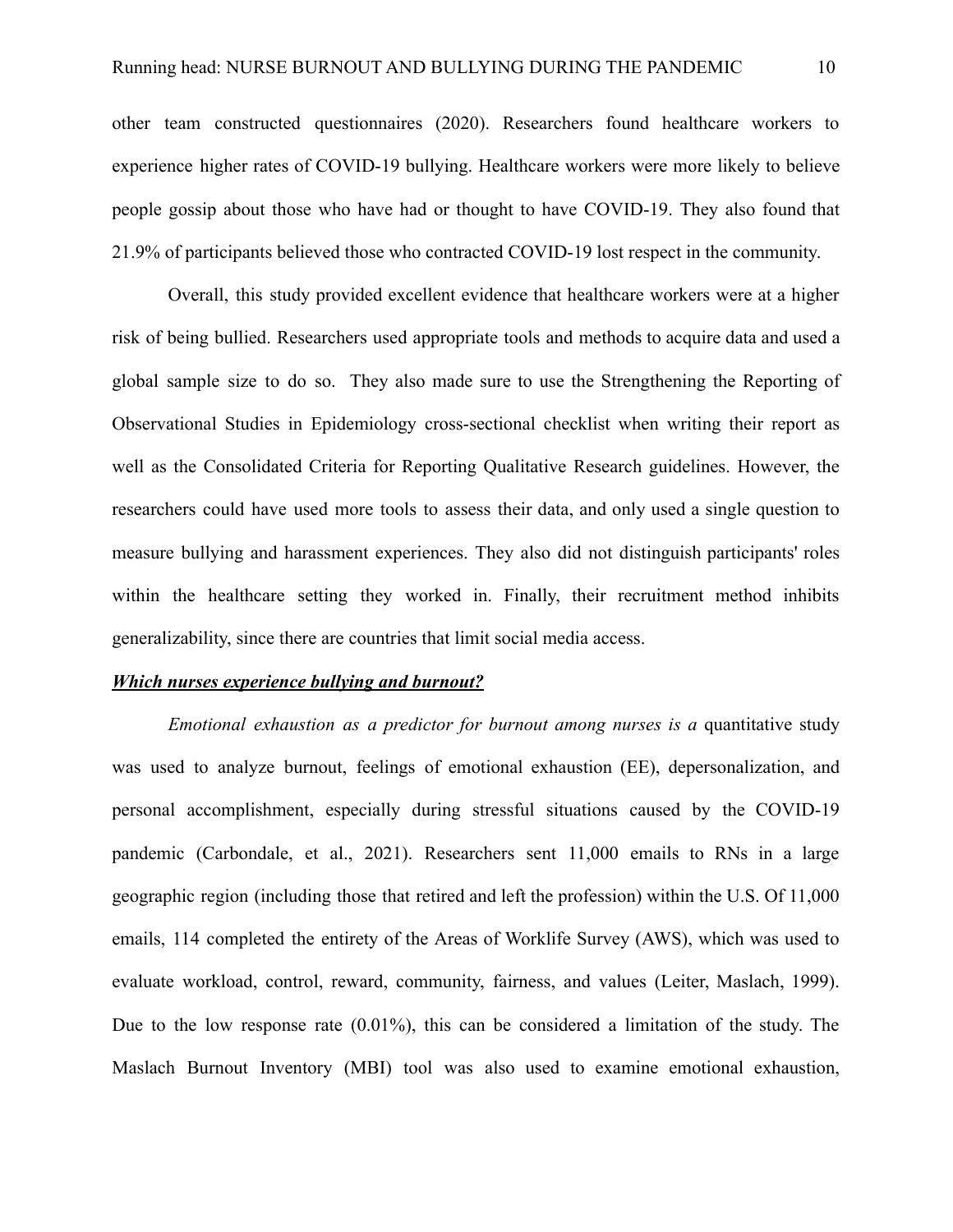depersonalization, and low personal accomplishment (Maslach, 1981). However, only 93 participants actually participated in the study.

The sample population consisted of 89% female, with an average of 50.63 years. More than half (62.4%) have been nurses for 16 years or longer. Approximately 40.9% have been with their current organization for 5 years or less. Additionally, 72% worked as frontline nurses.

According to the MBI, people experience burnout when the emotional exhaustion (EE) score is greater than or equal to 27. Participants scored an average of 25.13, with a minimum of 3 and a maximum of 51. Statistically, 47.3% had a total EE score of 27 or higher, indicating burnout. Results of the AWS showed that workload, control, and community were statistically and clinically significant indicators of emotional exhaustion. Nurses that perceived their workload as being unmanageable experienced more stress and higher scores of EE.

*Which nurses are victims of bullying: the role of negative affect, core self-evaluations, role conflict and bullying in the nursing staff* focused on the relationship between role conflict, negative affect, and core self-evaluations with bullying in nurses (Homayuna, et al., 2021). Role conflict occurs when individuals who experience lots of pressure while working become confused about the roles assigned to them. Negative affect refers to when individuals experience negative emotions such as anxiety and depression regardless of a situation. Finally, core self-evaluation is a stable personality trait that allows individuals to measure their own worth and competence through self-esteem, generalized self-efficacy, neuroticism, and locus of control.

Researchers used self-administered questionnaires to collect data on demographic characteristics, positive and negative affect, role conflict, core self-evaluations and negative acts. Negative affect was measured using the negativity affect scale from PANAS (Watson, et al., 1980). Role conflict was measured by 8 questions through Rizzo's role conflict and ambiguity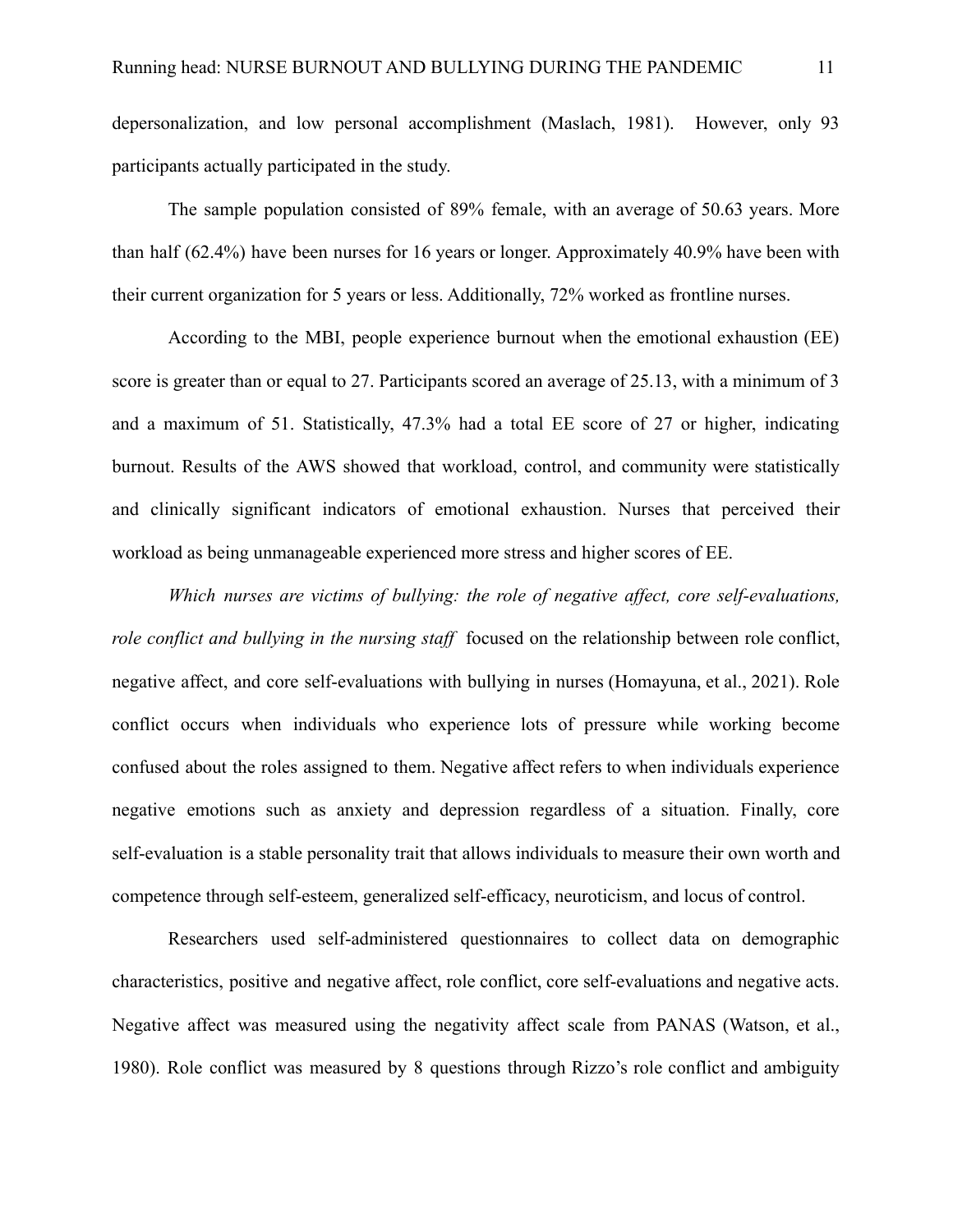questionnaire (1980). Core Self-Evaluations Scale was used to measure core self-evaluations (Judge, et al., 2003). Finally, bullying behaviors were rated using the revised version of the negative act questionnaire (Einarsen, et al., 2009).

The sample population consisted of 329 nurses from public and private hospitals in Bandar Abbas, south of Iran. All participants had at least 1 year of experience as a nurse in a hospital and were willing to participate in research. Out of 329 participants 87.5% were female, 73.8% were married, 84.5% had a bachelor's degree, 43.% were between the ages of 39 and 39 years. Majority of the participants (38.6%) had more than 10 years of experience as a nurse.

Results indicated no significant differences in bullying in relation to marital status, education level, years of experience, age group, and work position. However, men were at a higher likelihood of being exposed to bullying behaviors than women. Younger nurses were less likely to be bullied. Additionally, nurses that worked in the operating room and maternity unit experienced more bullying than nurses in other units. Moreover, data showed a positive relationship between role conflict and negative affect with bullying and a negative relationship between core self-evaluations and bullying. Finally, bullying was associated with work overload and total years of work in nursing.

Because of the correlational design of this study, it can not determine cause and effect. Additionally, this study used a self reported survey that may have a potential bias. Researchers noted that respondents were only asked if they had experienced bullying and not if they had committed acts of workplace violence towards colleagues. They suggest future studies might want to consider looking into whether or not the nurse perpetrates acts of bullying.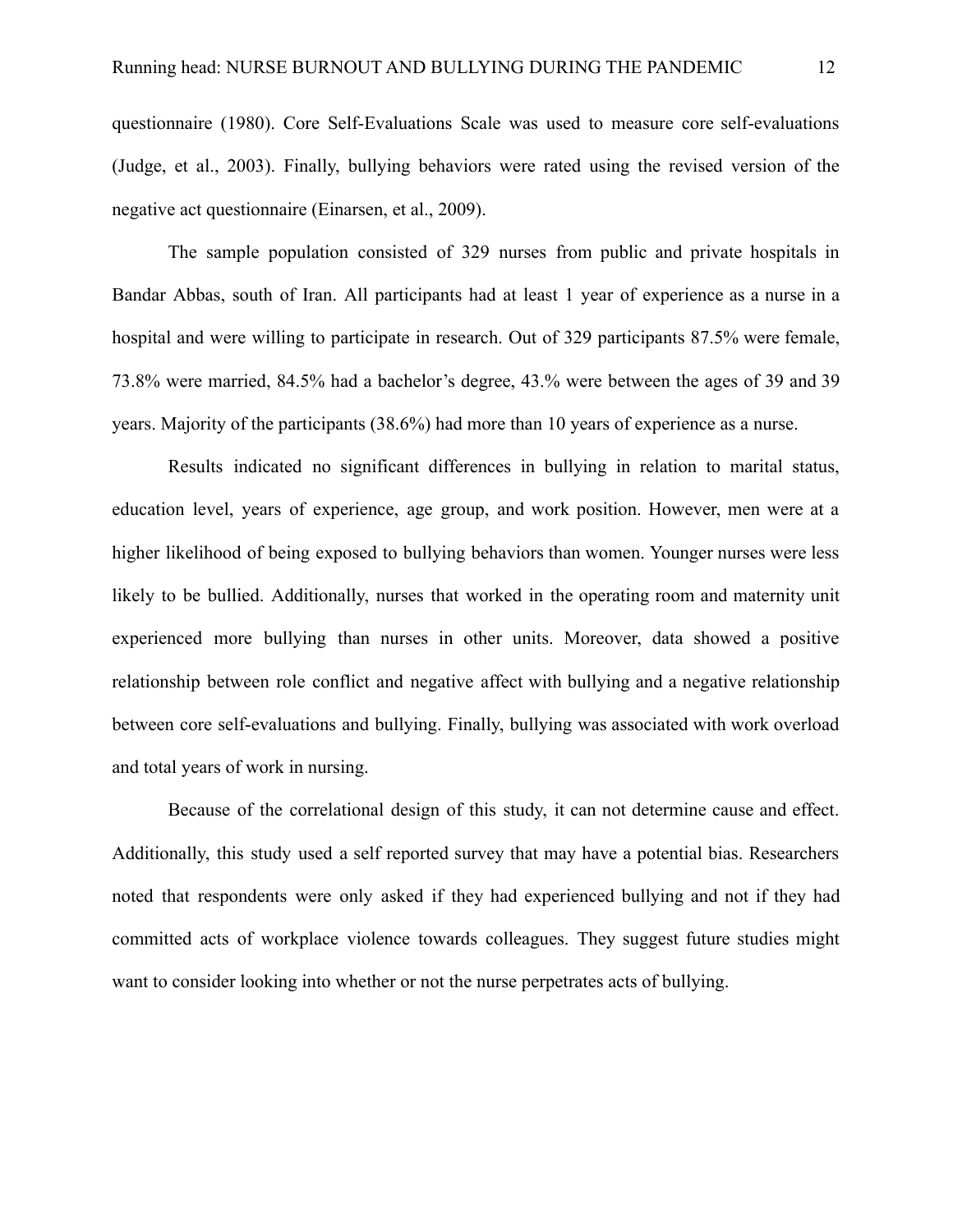*Associations between workplace bullying and burnout, professional quality of life, and turnover intention among clinical nurses* examined the relationship between workplace bullying and burnout, professional quality of life, and turnover intention among clinical nurses (Kim, et al., 2019). Researchers created a descriptive cross-sectional design using a sample of 324 nurses from hospitals in Seoul, Gyeonggi, and Chungnam. Of the participants, 312 (96.3%) were female. Less than half had less than 1.9 years of experience, with a total average of 5.4 years of experience. More than 90% were staff nurses and charge nurses and 73.9% had rotational shift work.

A questionnaire was given which contained a total of 84 questions and asked about general characteristics, workplace bullying, burnout professional quality of life (ProQoL), and turnover intention. The Negative Acts Questionnaire-Revised was used to examine bullying as it relates in the workplace (Einarsen, et al., 2009). Burnout was measured using the Maslach Burnout Inventory (Maslach, 1981). The ProQoL tool was employed to evaluate compassion fatigue. Finally, turnover intention was assessed using four questions developed by Lawler (1983).

After analyzing survey results, researchers found that nurses with less than five years of experience scored higher on personal and work-related bullying when compared to nurses with 10 or more years of experience. Additionally, staff nurses, part time nurses, and those dissatisfied with work had higher levels of burnout than charge nurses, full-time employment, and those satisfied with work. As for turnover intention, it was higher in nurses with less than five years of experience than those with 10 or more years, staff nurses than charge nurses, part time nurses than full-time, and dissatisfied nurses than satisfied or neutral nurses. Lastly, workplace bullying was found to be the most significant factor in turnover intention.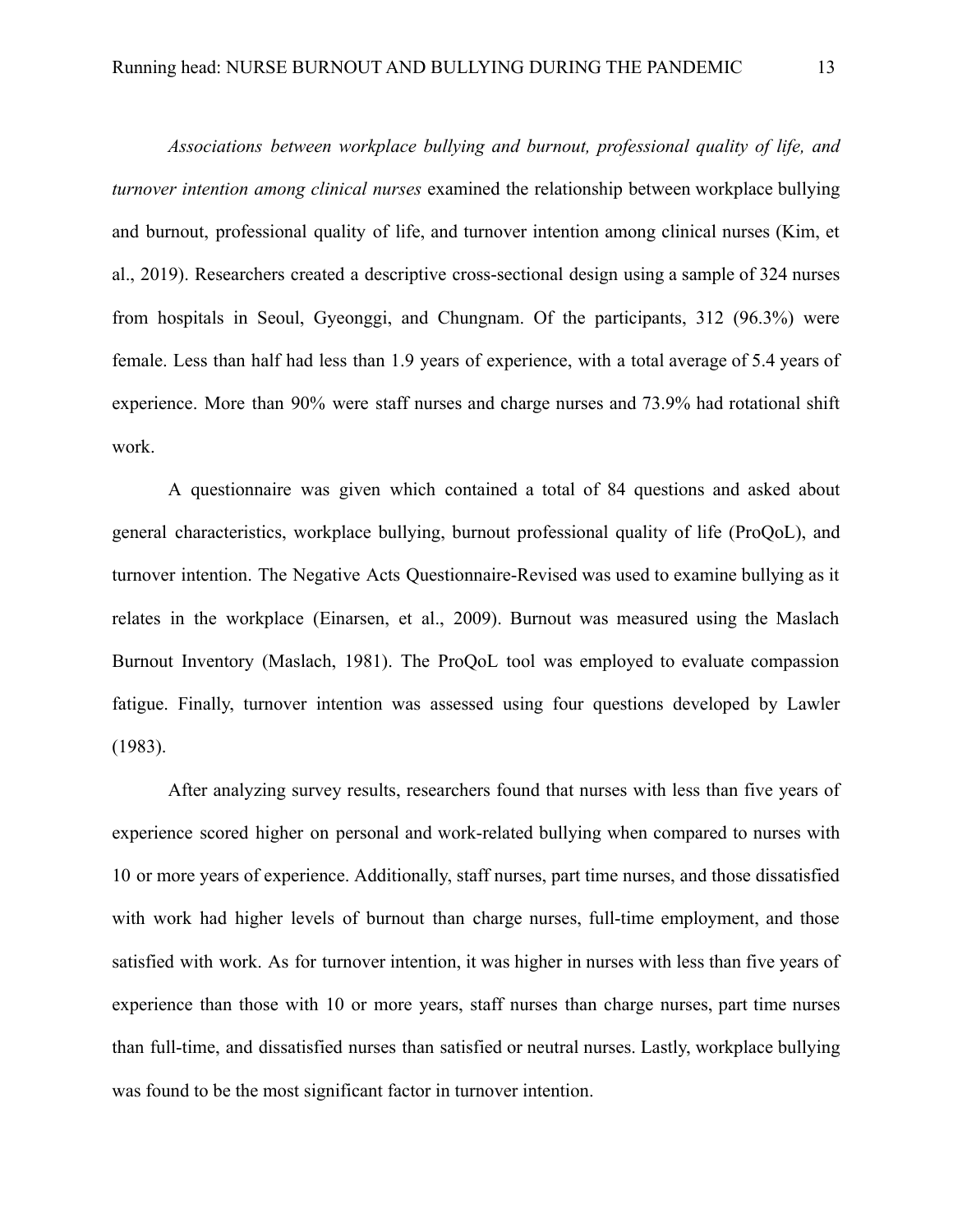Because researchers selected nurses in limited regions, the results can not be generalized. Additionally, cause and effect cannot be determined due to the cross-sectional design of the study.

### *The Impacts of COVID-19 on Burnout*

*Impact of COVID-19 outbreak on nurses' mental health: A prospective cohort study* used STROBE guidelines, this prospective cohort study surveyed nurses 3 times between March 31 and May 4, 2020 regarding personal factors, working conditions, family dynamics, and attitude towards COVID-19 (Sampaio, et al., 2020). This study was conducted in order to evaluate differences in nurses's sleep quality, symptoms of depression, anxiety, and stress during the COVID-19 pandemic and to see if the presence of potential risk factors influenced these symptoms. The sample size included 829 frontline nurses from Portugal, 675 (81.4%) of them were female and 154 (18.6%) were male. The average age was 39 years old and more than half were married. Approximately 70% graduated, 28.3% hada masters degree and 1.2% had a PhD.

Surveys were sent out beginning March 31 to April 6. There was a one-week interval between surveys for a total of 3 surveys. In order to assess mental health, the Depression scale was used to assess dysphoria, hopelessness, devaluation of life, self-deprecation, lack of interest/involvement, anhedonia, and inertia (Lovibond and Lovibond, 1995). The anxiety scale measured autonomic arousal, skeletal muscle effects, situational anxiety, and subjective experience effect. Next, the stress scale was used to assess difficulty in relaxing, nervous arousal, and being easily upset/agitated, irritable/over-reactive, and impatien (Lovibond and Lovibond, 1995). Finally, sleep quality was measured by asking participants "How would you rate your sleep quality in the last 7 days?" (Lovibond and Lovibond, 1995). This was answered on a 5-point Likert scale with answer choices ranging from "very good" to "very poor".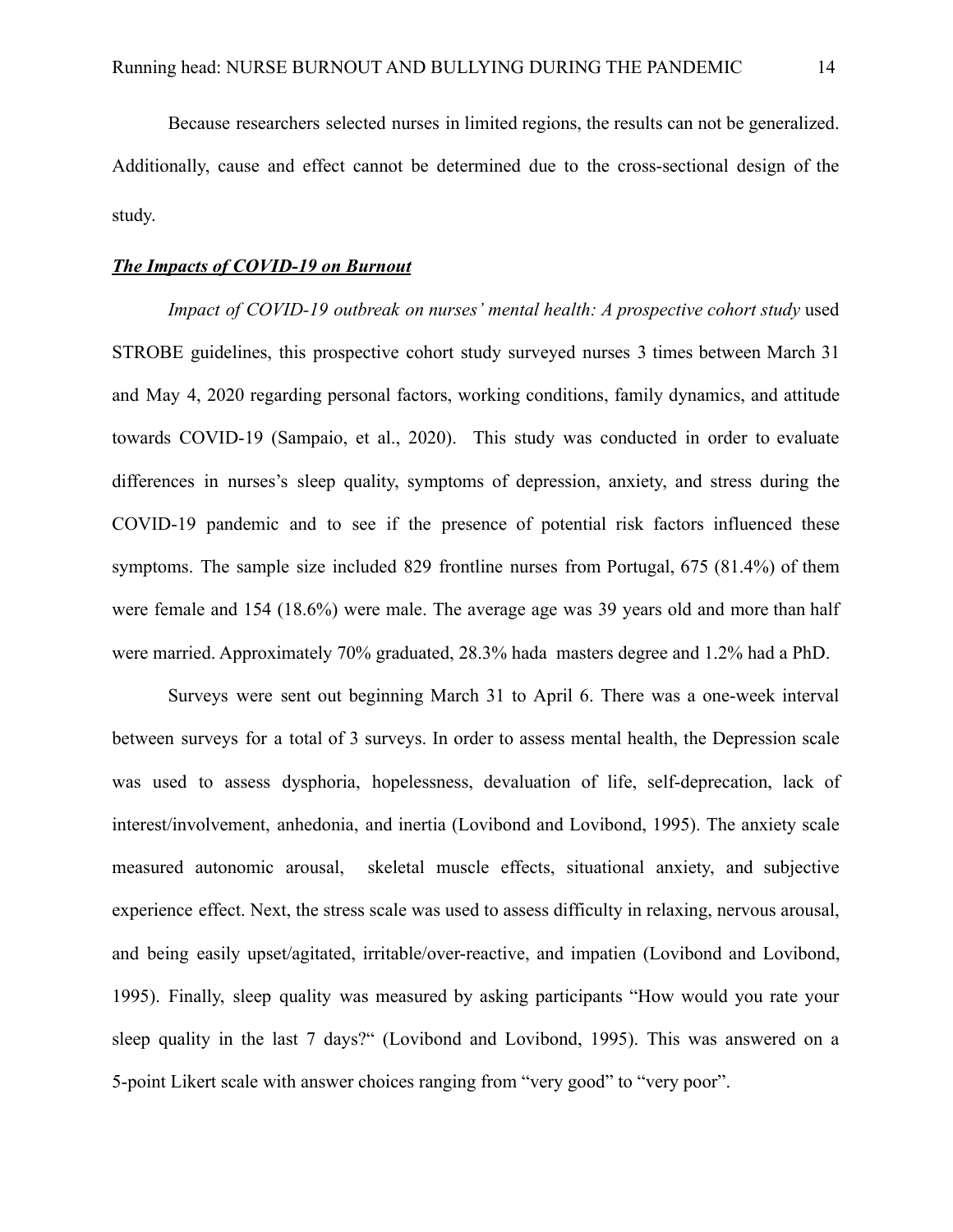Researchers found that female nurses had a higher mean score for depression compared to males. Furthermore, nurse specialists had a lower mean score for depression. The univariable model suggested that the potential predictive factors of change in anxiety score were gender, age, nursing speciality, number and quality of face masks, number and quality of glasses/visors, quality of gowns, being displaced from residence, fear to be infected and fear to infect. The multivariable model, on the other hand predicted that time, gender, nursing speciality, quality of face masks, fear to be infected and fear to infect affected changes in anxiety scores. For instance, there was a lower mean score for anxiety for nurses who believed the quality of face masks was adequate.

Regarding stress, the univariable model suggested that gender, age, nursing speciality, number of gloves, quality of face masks, quality of gowns, quality of glasses/visors, fear to be infected and fear to infect others were predictive factors for changes in stress score. Gender, age, nursing specialist, number of gloves, quality of glasses/visors, fear to be infected and fear to infect others were all predictors for change of stress score in the multivariable model. Additionally, women had a higher stress score compared to men. Older nurses and nurse specialists also had lower mean stress scores. Finally, the higher the fear of being infected, the more symptoms of stress that they had.

The snowball sampling of this study is a limitation since it has a bias towards those already interested in the topic. Additionally, because of the absence of data using the same measurement tools in the same population before the COVID-19 pandemic, results may be unclear as to which factors actually impacted nurses' mental health.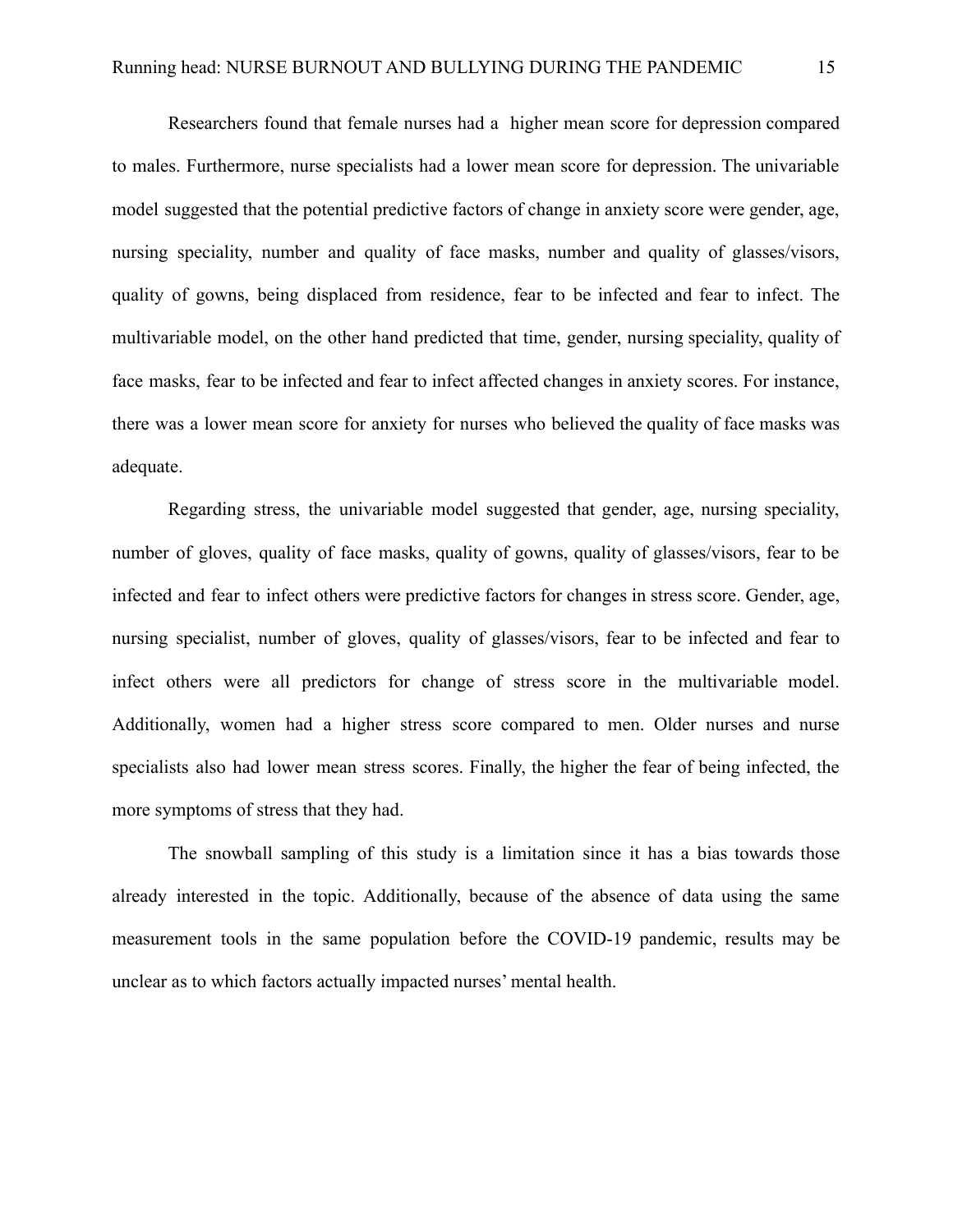#### *Interventions to help reduce bullying and burnout in nurses*

*Holistic Nursing in Practice: Mindfulness-Based Yoga as an intervention to Manage Stress and Burnout* This study used a randomized control trial to analyze the effects of a mindfulness-based (MB) yoga practice on stress, burnout, and indicators of well-being among nurses and health care professionals (Hilcove, et al., 2020). The sample size consisted of 80 people, 41 attended weekly yoga classes and practiced yoga independently while the control group did not. However, post intervention data could not be collected from 2 members of the control group due to personal time constraints. Both groups were primarily Caucasian (93% in the intervention group and 87% in the control). The mean age was 42.41 years old and the gender distribution was 95% female and 5% male. All participants worked in healthcare, however, 76% of them were registered nurses.

Researchers used 6 different questionnaires and instruments. The Perceived Stress Scale was used to measure stress (; the Maslach Burnout Inventory was used to assess emotional burnout (Maslach, 1981); the Vitality Scale was implemented to assess vitality, energy, and fatigue (L. F. Brown et al., 2011; Ware & Sherbourne, 1992); the Global Sleep Quality item was selected to assess sleep quality (Buysse et al., 1989); the Brief Serenity Scale was used to assess a peaceful serene state of mind (Kreitzer, et al., 2009)and finally the Mindful Attention Awareness scale was used to measure mindfulness (K. W. Brown & Ryan, 2003). Additionally, diurnal salivary cortisol levels as well as blood pressure were assessed pre and post-intervention.

For 6 weeks, half the group took yoga classes or did at home yoga. Afterwards, they logged in their number of minutes and any observations that were made from practicing yoga as a part of self-care. Prior to the intervention participants completed a baseline measure of their blood pressure and diurnal salivary cortisol samples three times a day over two days, within five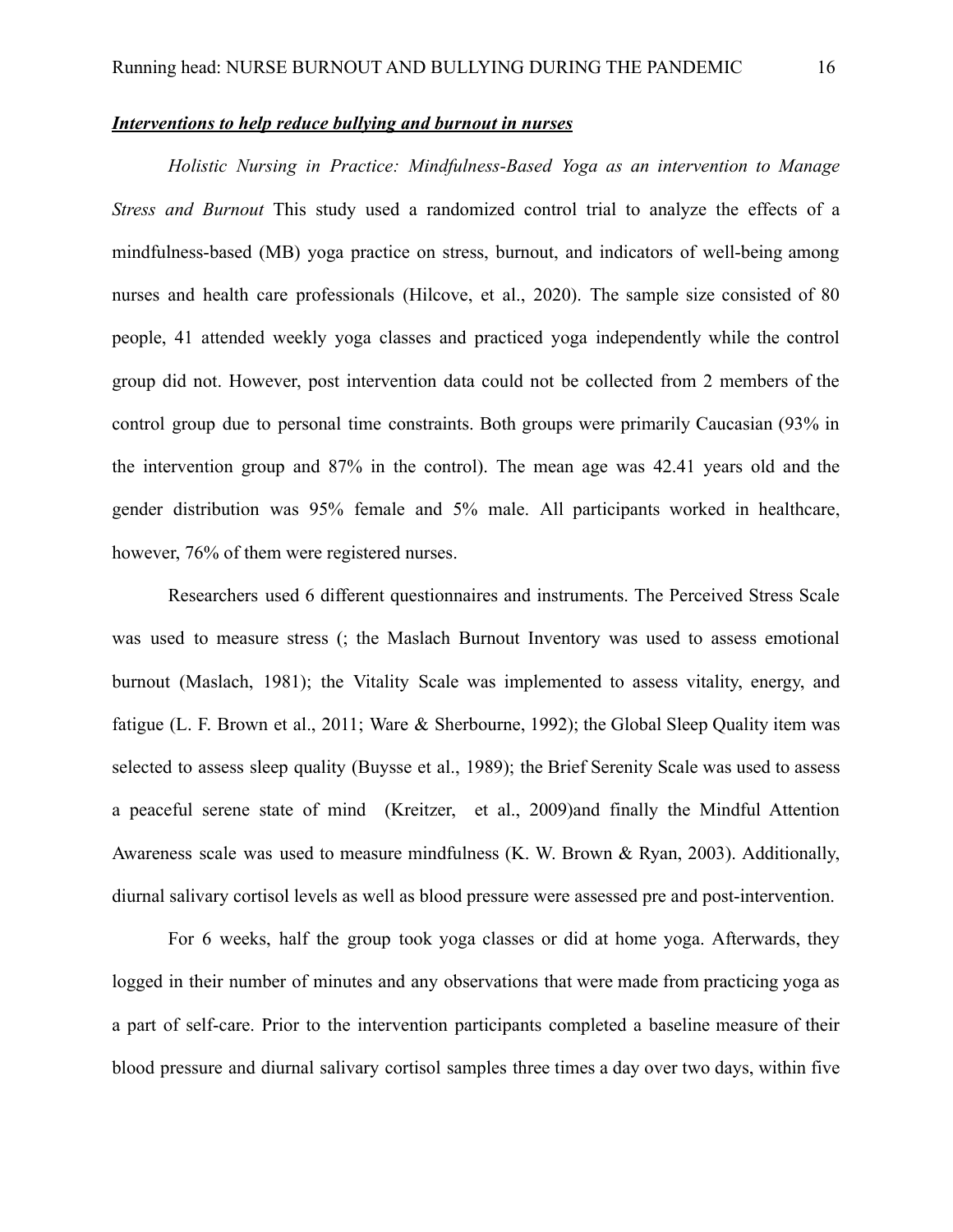days of the intervention.

Over the 6-week period, there was a statistically significant decrease in stress and burnout scores in the individuals that practiced yoga. Additionally, there was a statistically significant improvement in the vitality, sleep quality, serenity, and mindfulness scores of the intervention group. Researchers saw little to no difference in cortisol levels and blood pressure values when they compared the baseline to post-intervention. It is important to note that for 19 participants, there were missing sufficient cortisol values. Furthermore, the participants diurnal cortisol levels were within normal ranges and showed healthy slopes, indicating the population was not chronically stressed. Finally, researchers lacked a measurement for chronic stress, which was necessary due to the lack of significant improvement in slope cortisol values.

*New nurses burnout and workplace wellbeing: The influence of authentic leadership and psychological capital* examined the relationship between authentic leadership, an organizational resource, psychological capital, and an intrapersonal resource on new graduate burnout, occupational satisfaction, and mental health while at work during the first year of employment using surveys (Laschinger, et al., 2014). However, many nurses did not respond to the second survey and researchers relied on a self-report survey that may affect common method bias.

Using standardized questionnaires with acceptable Cronbach alpha reliability, researchers used a two-wave survey of newly graduated nurses with less than two years of experience in acute care hospitals in Ontario. The 907 participants received the first set of questions in 2010, with the following set being sent in 2011. There was a return of 205 people with a rate of 59.9%. Demographically, 92% of the participants were female with an average age of 28 years and 1.04 years of nursing experience, and a bachelor's degree. The nurses worked on either medical-surgical units (55%) or critical care units (23%) on a full-time basis (62%) and part-time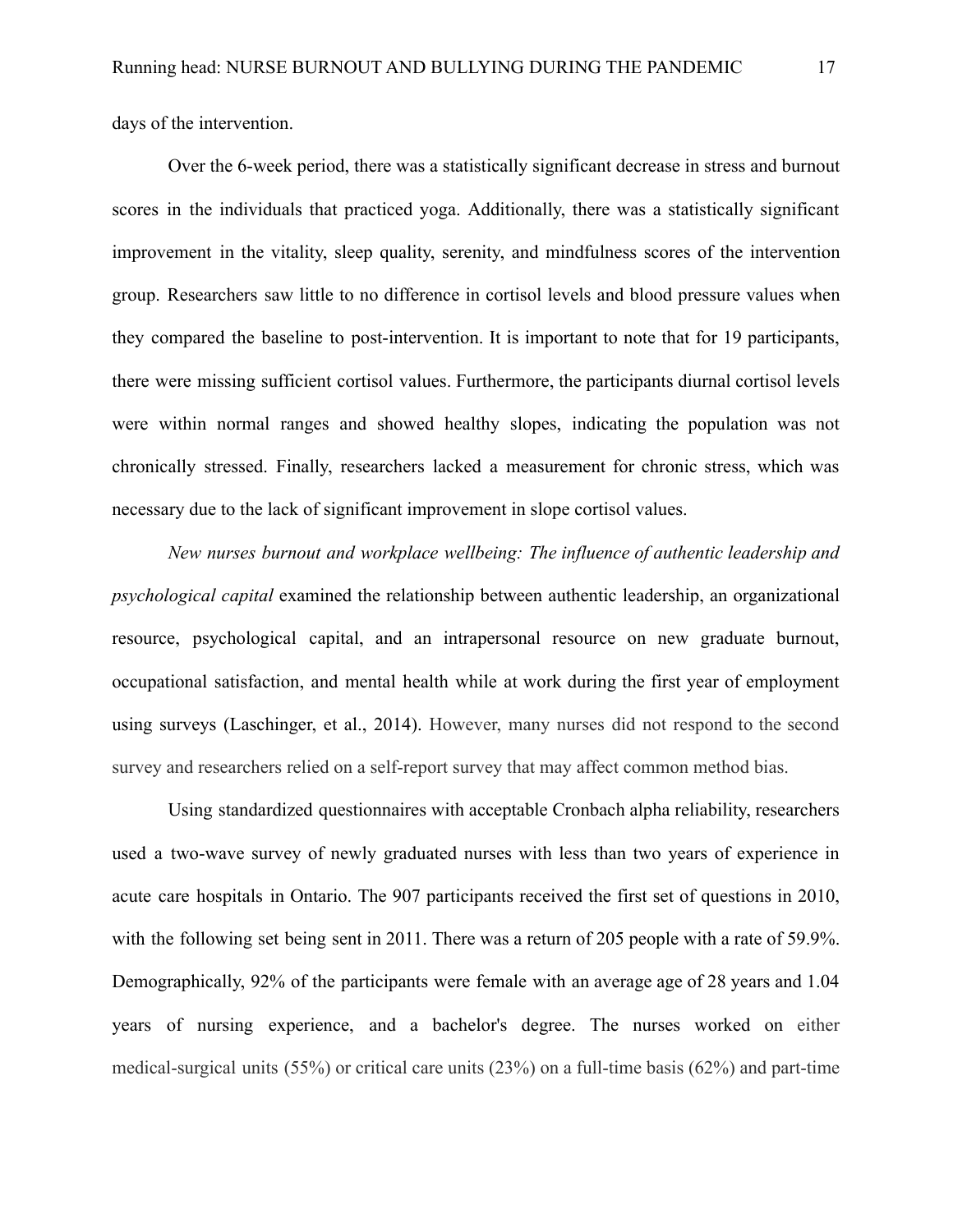basis (28%).

In order to analyze specific data points, different questionnaires were utilized. T*he Authentic Leadership Questionnaire* (ALQ) (Avolio, Gardner, & Walumbwa, 2007), was used to measure 4 types of leadership behaviors: (1) relational transparency (2) moral/ethical, (3) balanced processing, and (4) self-awareness. *Psychological Capital* (PsyCap) (Luthans et al., 2007a, Luthans et al., 2007b) was measured with the Psychological Capital Questionnaire which used 6 items on a 6-point Likert scale ranging from 1 (strongly disagree) to 6 (strongly agree). Thirdly, the Maslach Burnout Inventory-General Survey was used to measure *Emotional Exhaustion (EE)* and *Cynicism (CYN)* (1981). Finally, four items from Shaver and Lacey (2003) were used to measure work satisfaction and *Mental Health* was measured using the 5-item Mental Health Index of the SF-36 (Ware and Sherbourne, 1992).

Using the Latent Growth Model (LGM), results suggested that AL and PsyCap negatively influenced burnout. This meant that the more a leader was perceived to be authentic, the better the outcomes were for new graduate nurses and their EE and CYN scores. Additionally, there was an inverse relationship between high levels of job burnout and low levels of job satisfaction. Moreover, new graduate nurses with higher levels of confidence in themselves had a lower risk for job burnout and emotional exhaustion.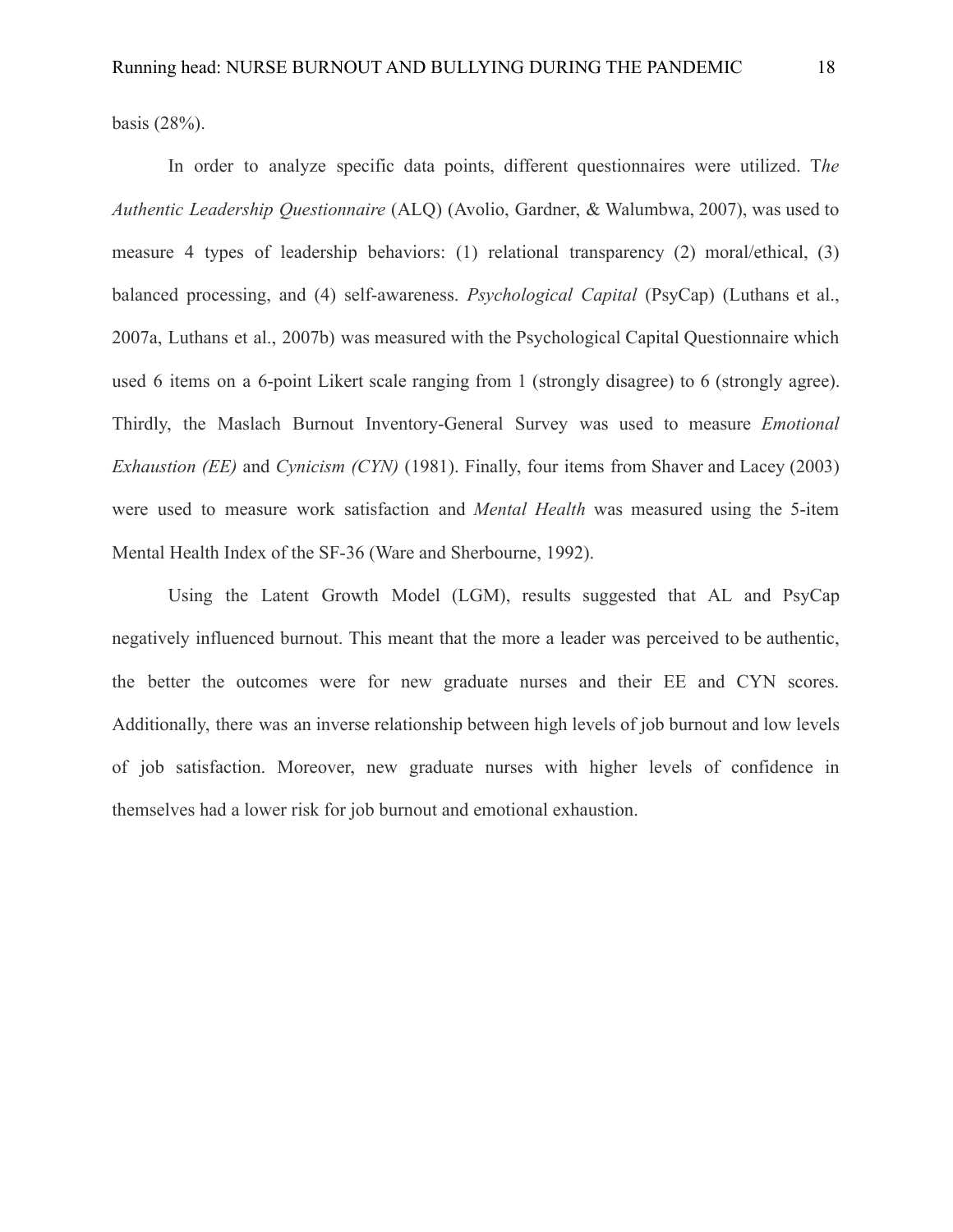#### *Literature Review Conclusion*

Overall, each study uses adequate data collection tools in order to measure desired values. However, some articles recommended the addition of questions related to bullying and stress in order to gather more comprehensive data. Additionally, many articles used cross-sectional studies and could not determine cause and effect, but were still able to find relationships between data. Lastly, the articles previously mentioned found strong evidence to suggest that burnout and bullying have negative effects on mental health in nurses.

However, there is still a lack of data during the pandemic to suggest other influences on this phenomenon. For example, how might different coping strategies nurses implemented impact their home and work life when it came to burnout and/or bullying during the pandemic? Which hospital specialties experienced the most bullying and/or burnout during the pandemic? These are just a few questions that the literature review failed to answer, which is why further research should be conducted.

### *Discussion*

#### *Overall Research Question*

● Did burnout levels in nurses have an impact on bullying between nurses during the pandemic?

#### *Gaps identified in the research literature*

There are various studies that look at bullying in the nursing field. For example, some explore the effects of bullying between nurses, the effects on their patients, or interventions to prevent bullying. With the COVID-19 pandemic, researchers began analyzing patient bullying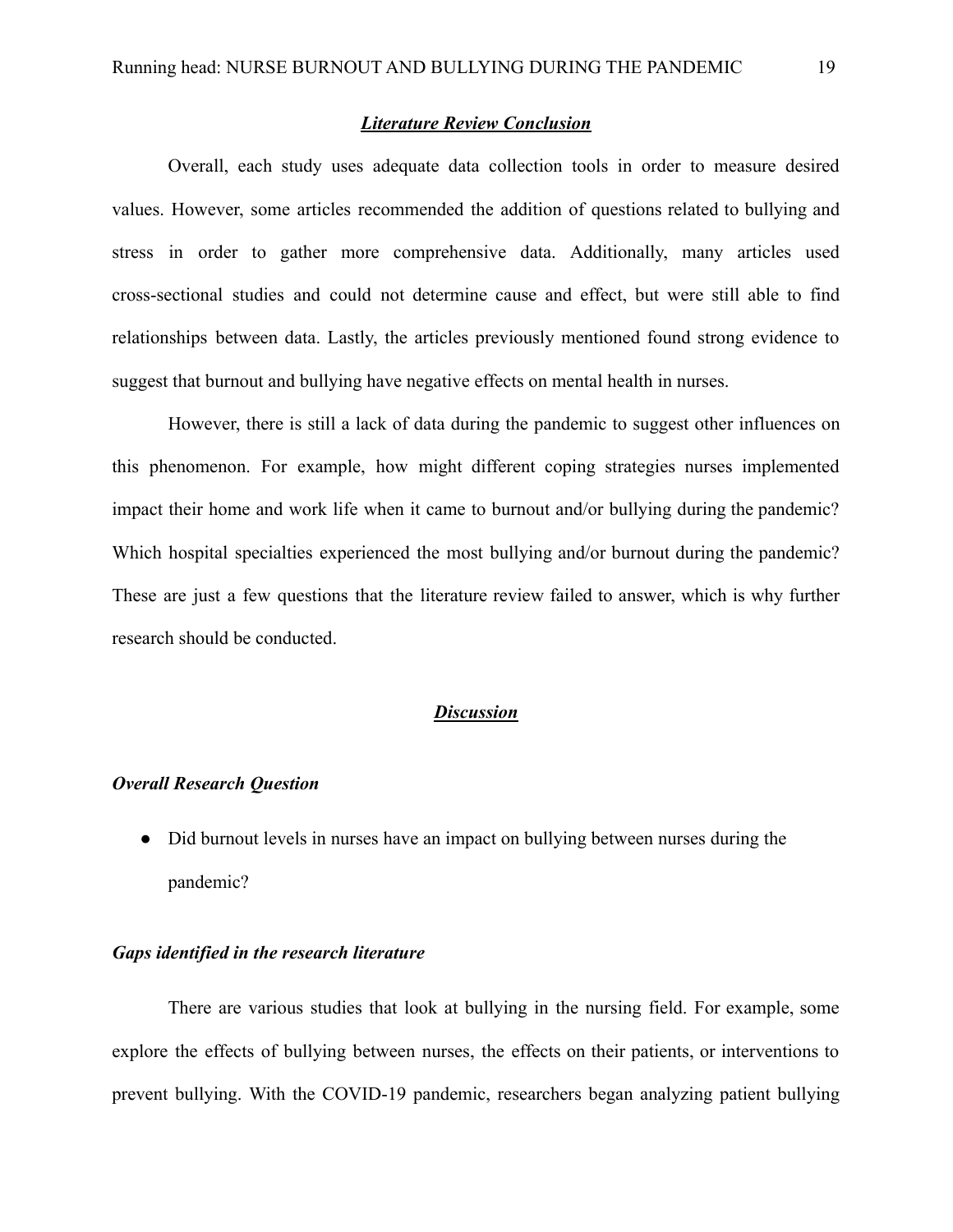towards nurses. However, there are gaps developed during the COVID-19 pandemic. Particularly, whether or not burnout levels had an impact on nurse bullying during the pandemic?

The literature review examined nurses' reported bullying and its effects on patients, patient reported bullying towards healthcare workers, which nurses experienced bullying and burnout, the impacts of COVID-19 on burnout, and interventions to help reduce bullying and burnout in nurses. This proposed study will focus on the relationship between burnout and nurse reported bullying during the pandemic.

#### *Theoretical Framework*

For the purposes of this study, Hobfoll's Conservation of Resources Theory will be used. This theory asserts that individuals will respond to stress when there is a perceived threat of a loss to their resources, depletion of resources, or insufficient replenishment of resources following the expenditure of resources, (Hobfoll 2001). Hobfoll defines these resources as items, individual traits, situations or energies individuals value or that act as a mechanism for acquiring these items, individual characteristics, circumstances or energies (Allen, et al., 2014). When a person experiences stress from the lack of resources, it can overcome them due to inability to perform self care. This can lead to burnout.

Maslach's definition will be used as well. Maslach defines burnout as the combination of physical, emotional, and psychological exhaustion that affects individuals due to long work hours (Maslach et al. 2001, Schaufeli & Greenglass 2001, Schaufeli et al. 2009). He states that it is composed of three concepts: emotional exhaustion, depersonalization and reduced personal accomplishment (Maslach 1976).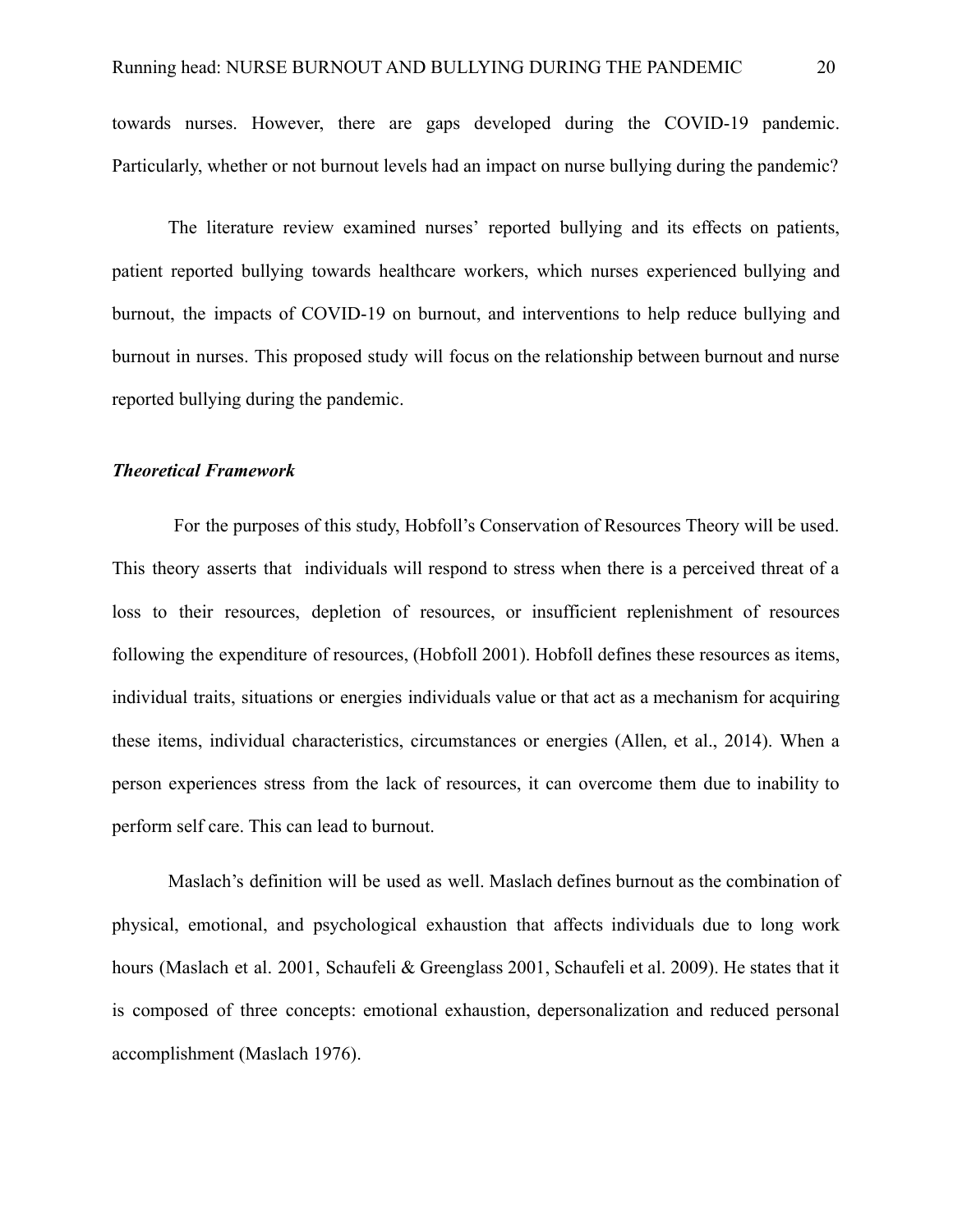# *Primary Research Aim*

This proposed study aims to identify a correlation between burnout levels in nurses and bullying during the pandemic.

### *Ethical Considerations*

Informed consent will be acquired prior to answering the survey questions. The questions that will be asked will be personal and have the potential to induce trauma in the participant. Finally, information has the potential to be leaked, since data will be collected through online surveys.

In order to assess these issues, The research should take into consideration that personal questions will be asked of the participants and they have the right to refuse to answer questions if they feel the need to do so or stop the survey altogether. They will also be informed of the nature of the questions prior to administration. Since it will be completed online, password protected files will be used to prevent any leaks in data. Participants will not need to reveal their identity. No alternative markers will be used to identify participants. Finally, this study will be reviewed by the Dominican University of California Institutional Review Board.

# *Research method*

Using descriptive statistics, this proposed quantitative correlational study will use electronically delivered surveys through a snowball sampling method to collect data on participants. This method will be implemented to get a more general understanding of the nature of bullying as it relates to burnout during the pandemic. For convenience purposes, the area of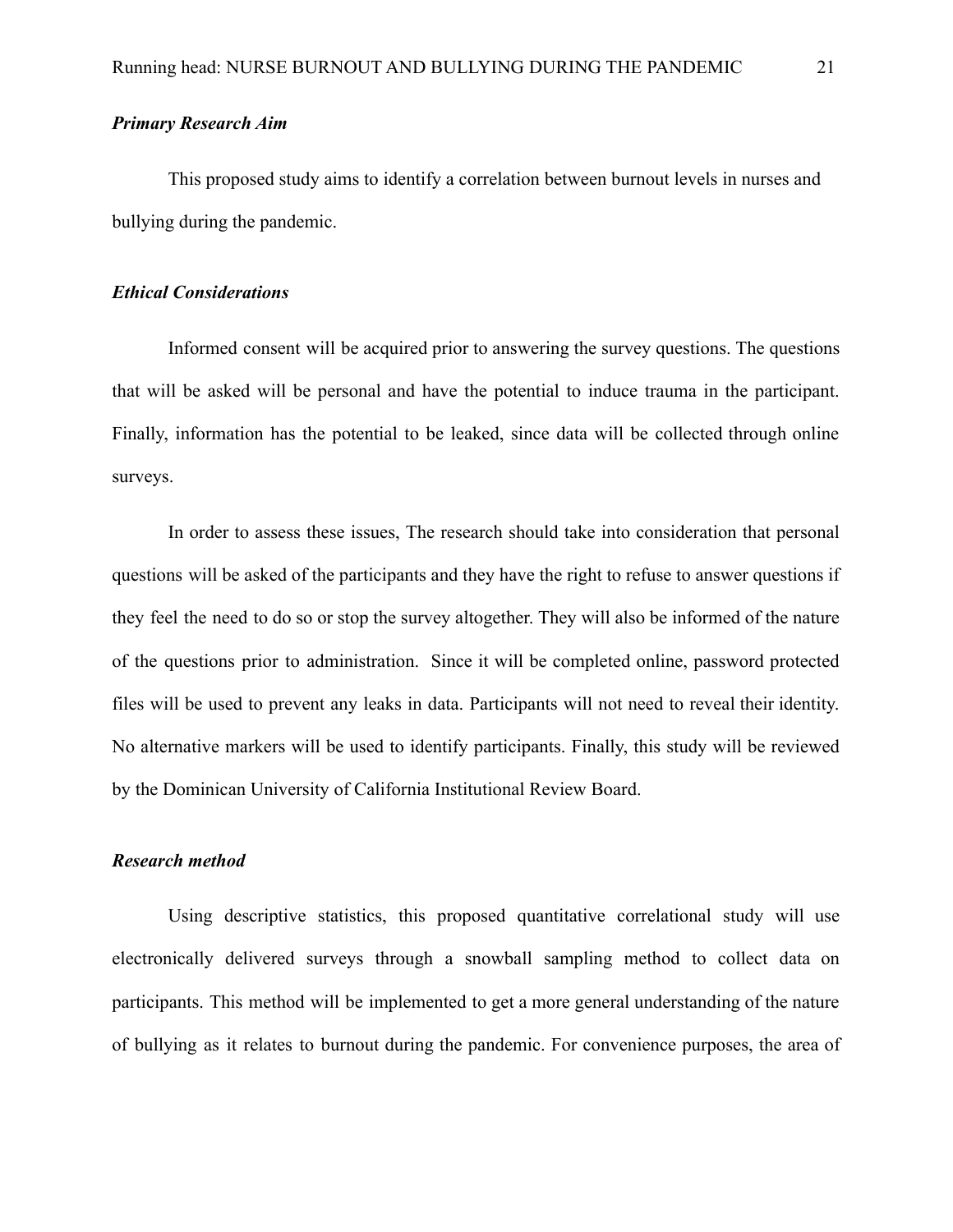focus will be nurses across the Bay Area. Specifically, the San Francisco, Marin, Alameda, Contra Costa, San Mateo, and Santa Clara counties.

Inclusion criteria will be determined by occupation: only Registered Nurses and advanced practice nurses will be selected, regardless of their specialty. Exclusion criteria includes everyone that is not a nurse or advanced practice nurse.

After providing education on the nature of questions of the surveys, and obtaining informed consent, participants will be asked to answer a series of demographic questions: ethnicity, age, gender, marital status, and economic status. Subsequently they will be asked questions related to bullying and burnout using several different tools. In order to assess the degree of burnout, the Maslach Burnout Inventory will be implemented for a more comprehensive burnout assessment since it measures emotional exhaustion (EE), depersonalization, and low personal accomplishment. Based on the literature review, it is also important to measure factors that may be related to burnout. For these reasons, the *Global Sleep Quality* scale taken from the Pittsburgh Sleep Quality Index (Buysse, et al., 1989) and the short version of the Depression Anxiety Stress Scales (DASS-21) (Lovibond and Lovibond, 1995) will be utilized. Finally, since authentic leadership is known to have an effect on nurses and their burnout levels, the Authentic Leadership Questionnaire will be provided as well. This questionnaire will assess the nurse's perceptions on their leader, which uses 16 items on a 5-point Likert scale.

A multiple regression analysis will be conducted to rule out extraneous variables that are factors in the anxiety, depression, and stress that are not bullying related using IBM SPSS v. 27 software. However, all values will be cross-examined with the variables of interest (burnout and nurse related bullying) to determine relationships between these variables of interest. Data will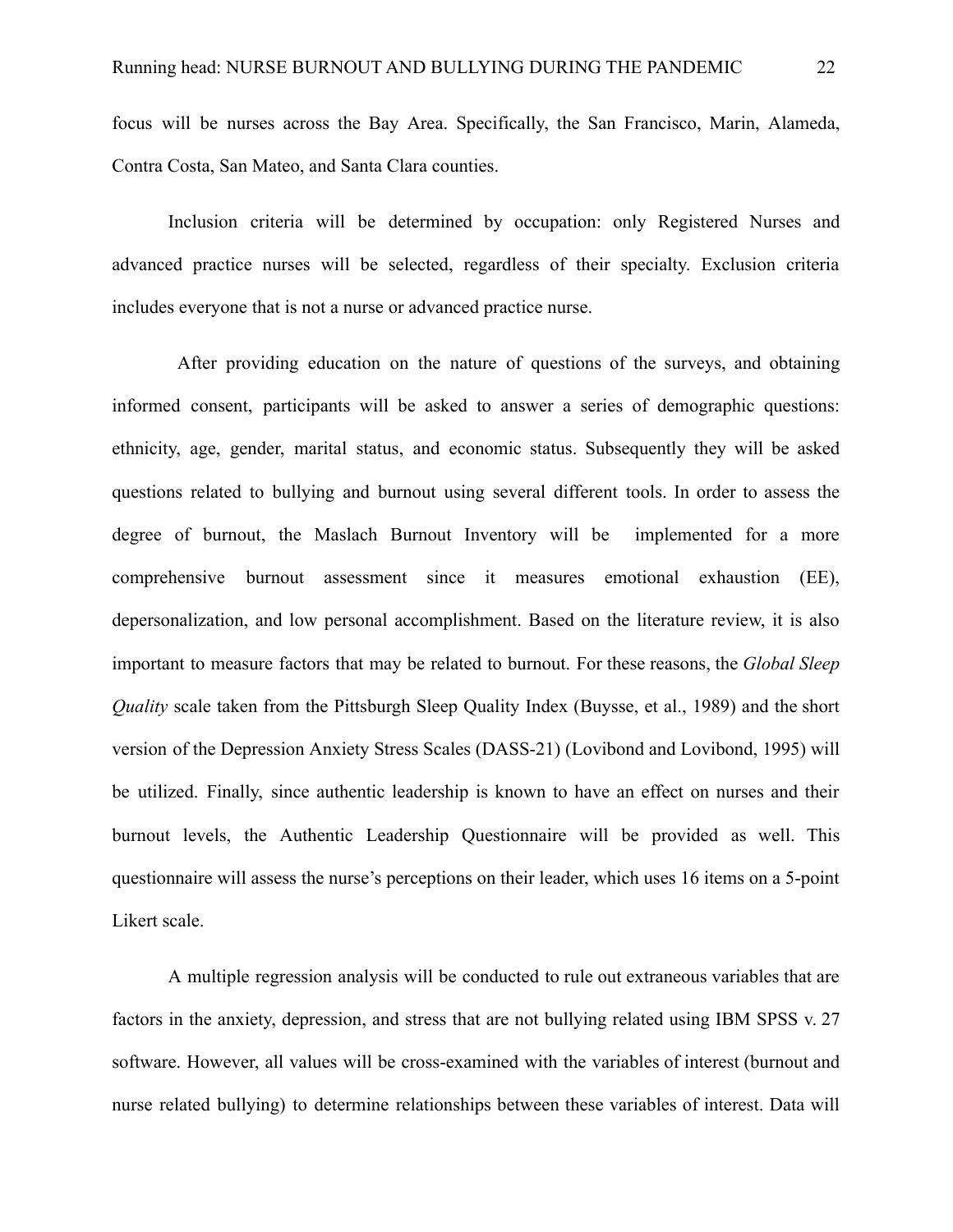be depicted on a table and separated by the type of variable, classification, quantity, quantity in percentage, mean and standard deviation, and range.

### *Type of study*

This proposed research will be a quantitative correlational study using descriptive statistics.

#### *Sample Characteristics*

A snowball sampling method will be implemented to electronically deliver surveys to 100 nurses in the Bay Area. These surveys are expected to take at least 30 minutes to 1 hour. Recruitment will take place over a six month time frame by advertising through social media and hospitals' monthly staff meetings.

#### *Data Analysis*

Content will be analyzed using IBM SPSS v. 27 software. Descriptive statistics will be used to assess demographic information and portrayed through frequency and percentage. A multiple regression analysis will be conducted to rule out extraneous variables that are factors in the anxiety, depression, and stress that are not bullying related using IBM SPSS software. All variables will be cross-examined with the values of interest: bullying and burnout.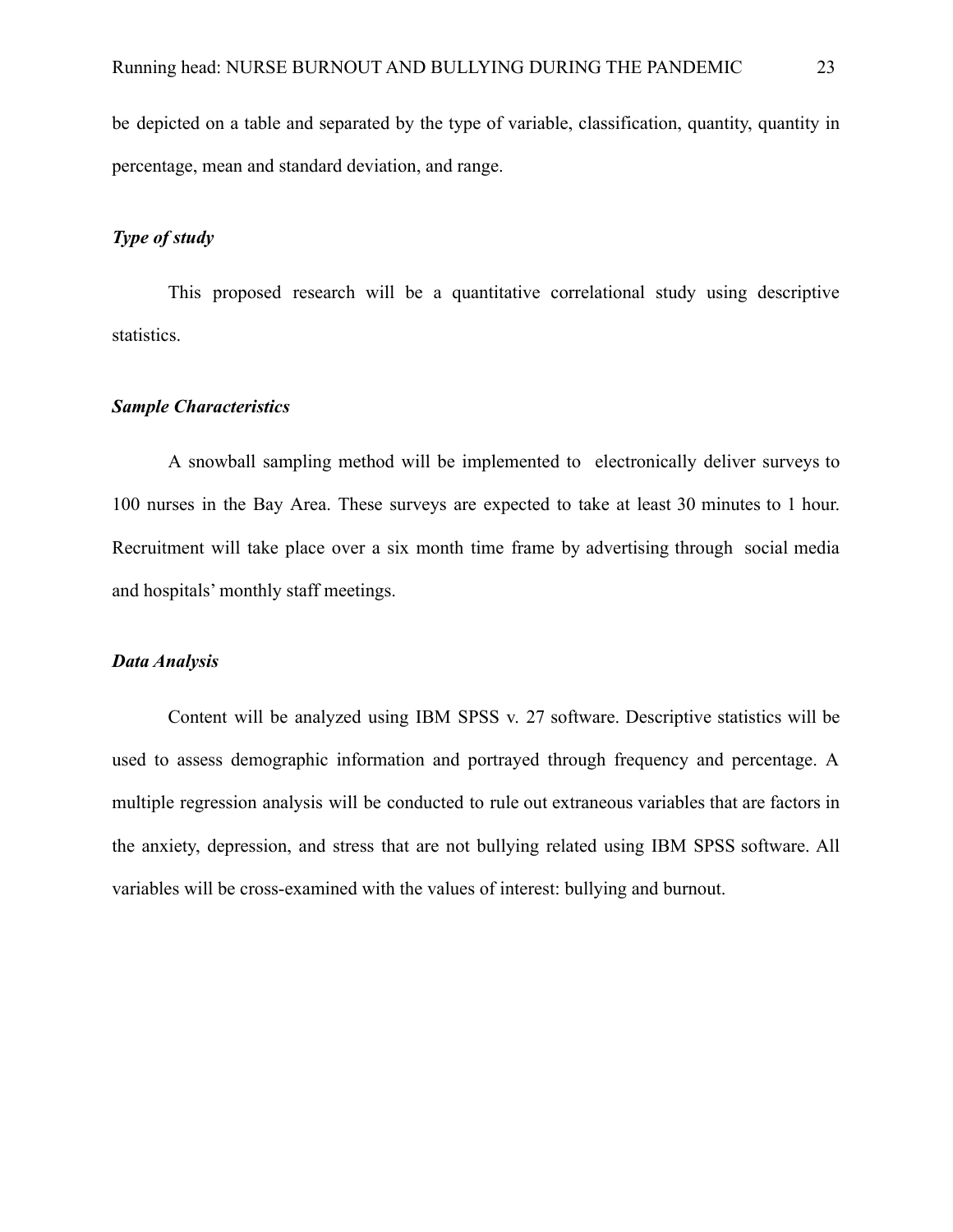### *Conclusion*

Based on the literature review, burnout and workplace violence has an effect on nurses' well-being both in their daily lives and their work lives. Studies have been able to predict which nurses might experience burnout or bullying. Interventions have been implemented and reviewed for their efficacy in solving bullying and burnout. However, it still remains a problem. With the COVID-19 Pandemic, nurses around the globe experienced burnout from their increased workload and stress related infection. This proposed study has the potential to impact health outcomes by determining the extent burnout has had on bullying during the pandemic through studying the gaps within the body of literature currently available. By finding connections between burnout and bullying during the pandemic, people can better understand the response to the virus and how it has impacted nurses to prevent complications in future pandemics.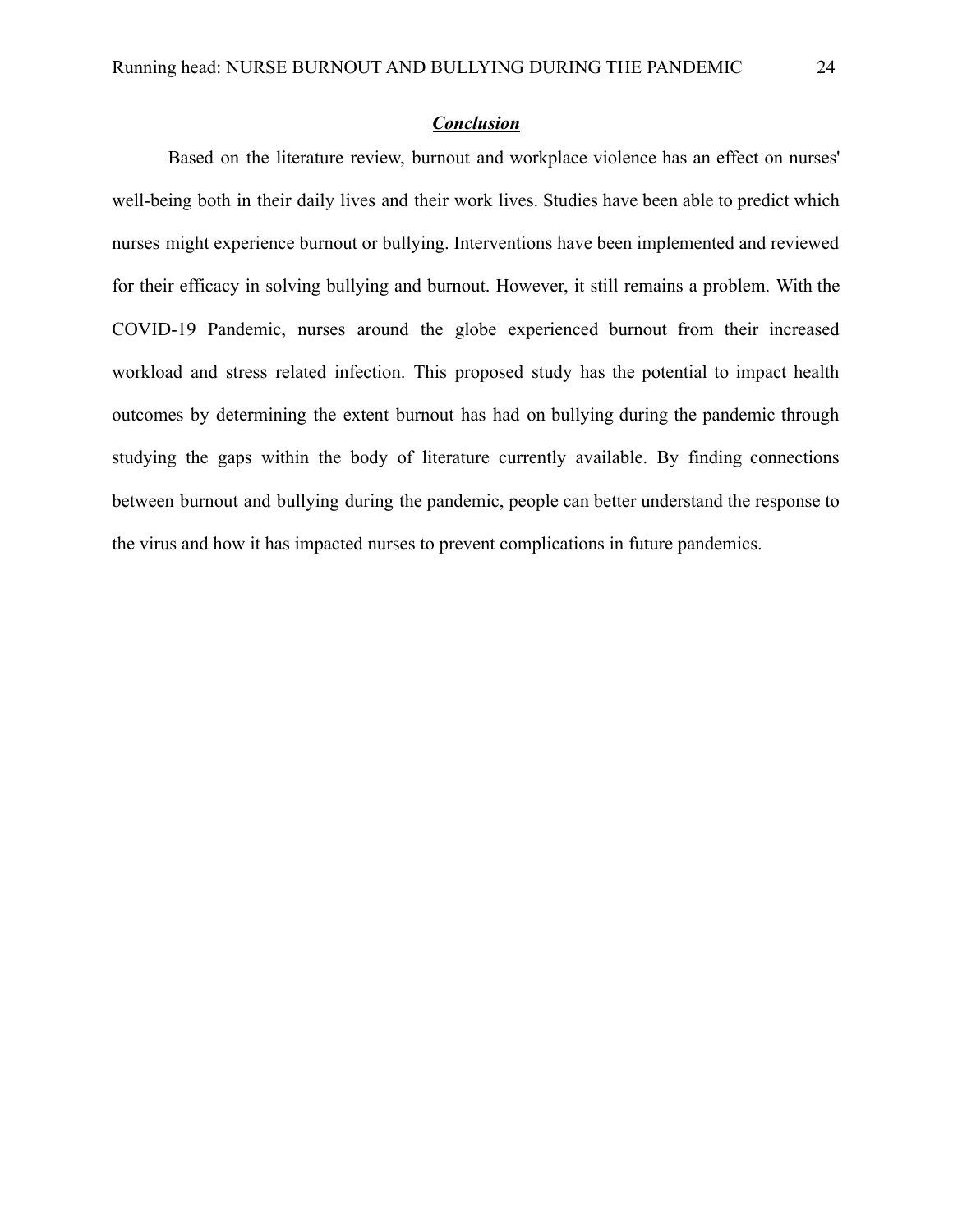# *References*

Allen, Belinda & Holland, Peter. (2014). The effect of bullying on burnout in nurses: The moderating role of psychological detachment. Journal of Advanced Nursing. 71. 10.1111/jan.12489.

[Avolio et al., 2007.](https://www.sciencedirect.com/science/article/pii/S2213058614000059#bbib0375) B.J. Avolio, W.L. Gardner, F.O. Walumbwa Authentic Leadership

- Arnetz, Judith E. PhD; Neufcourt, Leo PhD; Sudan, Sukhesh MPH; Arnetz, Bengt B. MD; Maiti, Tapabrata PhD; Viens, Frederi PhD. (2019). Nurse-reported bullying and documented adverse patient... : Journal of Nursing Care Quality. *Journal of Nursing Care Quality.* Retrieved September 17, 2021, from [https://doi.org/10.1177/0193945916681278.](https://doi.org/10.1177%2F0193945916681278)
- Bowling NA, Beehr TA, Bennett MM, Watson CP. Target personality and workplace victimization: a prospective analysis. Work Stress. 2010;24(2):140–58. <https://doi.org/10.1080/02678373.2010.489635>.

*Bullying has no place in health care (updated June 2021)*. The Joint Commission. (n.d.). Retrieved November 20, 2021, from https://www.jointcommission.org/resources/news-and-multimedia/newsletters/newsletters /quick-safety/quick-safety-issue-24-bullying-has-no-place-in-health-care/bullying-has-no -place-in-health-care/.

- Buysse, D., Reynolds, C. F., III, Monk, T.H., Berman, S. R., & Kupfer, D. J. (1989). The Pittsburgh Sleep Quality Index: A new instrument for psychiatric practice and research. Psychiatry Research, 28(2), 193-213). [https://doi.org/10.1016/0165-1781\(89\)90047-4](https://doi.org/10.1016/0165-1781(89)90047-4)
- Carbondale, A. S. I. U. (n.d.). *Emotional exhaustion as a predictor for burnout among nurses : Nursing management*. LWW. Retrieved November 3, 2021, from https://journals.lww.com/nursingmanagement/fulltext/2021/01000/emotional\_exhaustion \_as\_a\_predictor\_for\_burnout.6.aspx.
- Castronovo, M. A., Pullizzi, A., & Evans, S. K. (2015, November 22). Nurse bullying: A review and a proposed solution. *Nursing Outlook.* Retrieved September 17, 2021, from <https://doi.org/10.1016/j.outlook.2015.11.008>
- Dye, T. D., Alcantara, L., Siddiqi, S., Barbosu, M., Sharma, S., Panko, T., & Pressman, E. (2020, December 30). *Risk of COVID-19-related bullying, harassment and stigma among healthcare workers: An analytical cross-sectional global study*. BMJ open. Retrieved November 20, 2021, doi: [10.1136/bmjopen-2020-046620](https://dx.doi.org/10.1136%2Fbmjopen-2020-046620).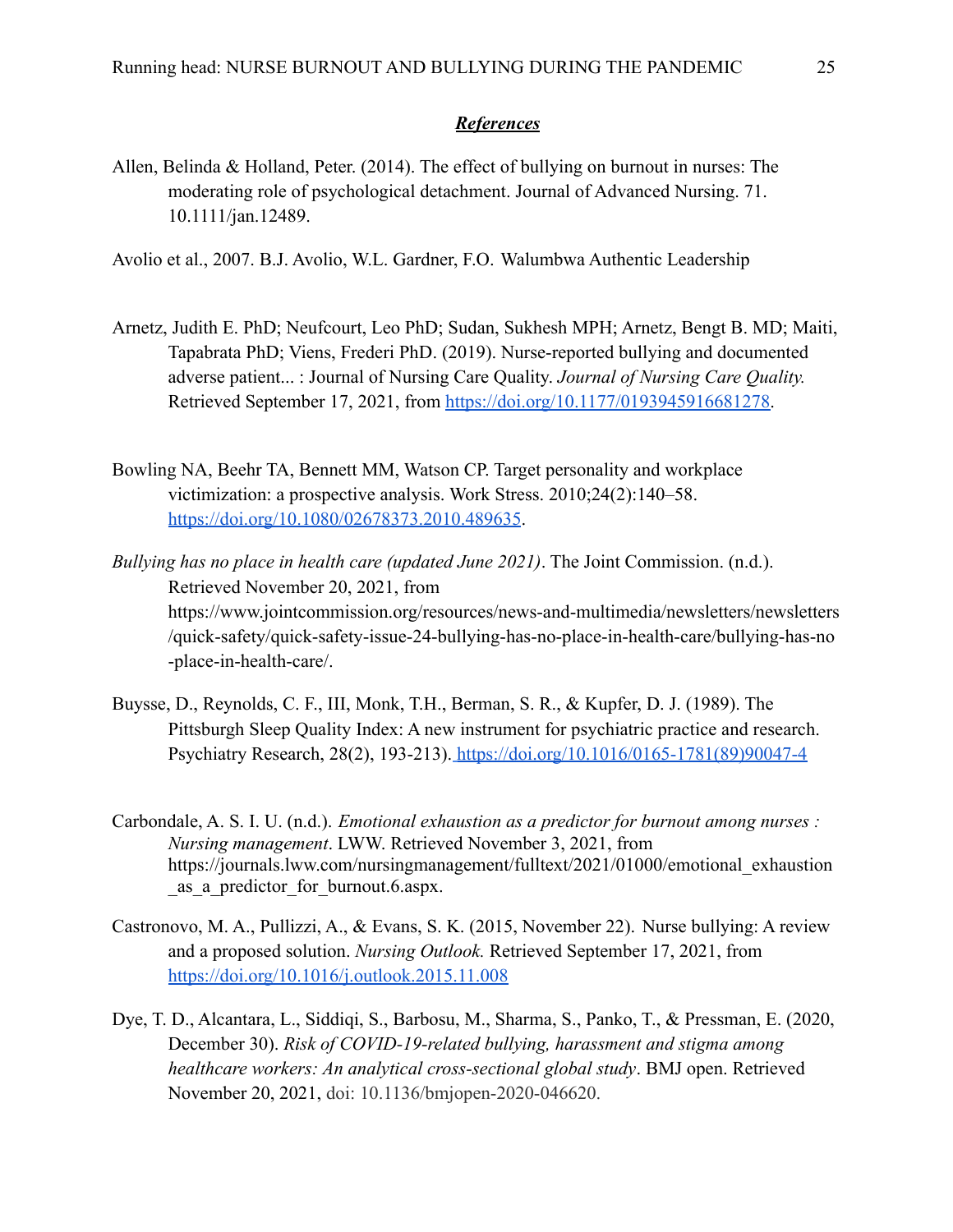- Gaffney, D. A., DeMarco, R. F., Hofmeyer, A., Vessey, J. A., & Budin, W. C. (2012, April 8). Making things right: Nurses' experiences with workplace bullying-a grounded theory. *Nursing Research and Practice.* Retrieved September 17, 2021, from <https://doi.org/10.1155/2012/243210>.
- Hamel L, Lopez L, Muñana C. KFF health tracking Poll March 2020, 2020. Available: <https://www.kff.org/coronavirus-covid-19/poll-finding/kff-coronavirus-poll-march-2020/>
- Hilcove, K., Marceau, C., Thekdi, P., Larkey, L., Brewer, M. A., & Jones, K. (2020). Holistic Nursing in Practice: Mindfulness Based Yoga as an Intervention to Manage Stress and Burnout. *Journal of Holistic Nursing*, *39*, 29–42.
- Hobfoll S. (1989) Conservation of resources: a new attempt at conceptualizing stress. Applied Psychology 44, 513–524.
- Hobfoll S. (1998) Stress, Culture and Community. Plenum Press, New York.
- Hobfoll S. (2001) The influence of culture, community and the nested self in the stress process: advancing conservation of resources theory. Applied Psychology: An International Review 50, 337–370.
- Hobfoll S. & Shirom J. (1993) Stress and burnout in the workplace: conservation of resources. In Handbook of Organisational Behaviour (Golembiewski R., ed.), Dekker, New York, pp. 41–60.
- Homayuni, A., Hosseini, Z., Aghamolaei, T., & Shahini, S. (2021, April 9). *Which nurses are victims of bullying: The role of negative affect, core self-evaluations, role conflict and bullying in the nursing staff*. BMC Nursing. Retrieved November 3, 2021, from https://bmcnurs.biomedcentral.com/articles/10.1186/s12912-021-00578-3#ref-CR22.
- Kim, Y., Lee, E., & Lee, H. (2019, December 20). *Association between workplace bullying and Burnout, professional quality of life, and turnover intention among clinical nurses*. PloS one. Retrieved November 20, 2021, from doi: [10.1371/journal.pone.0226506](https://dx.doi.org/10.1371%2Fjournal.pone.0226506).
- Laschinger, H. K. S., & Fida, R. (2014, April 2). New Nurses Burnout and workplace wellbeing: The Influence of Authentic Leadership and psychological capital. Burnout Research. Retrieved September 17, 2021, from [https://doi.org/10.1016/j.burn.2014.03.002.](https://doi.org/10.1016/j.burn.2014.03.002)
- Leiter MP, Maslach C. Six areas of worklife: a model of the organizational context of burnout. *J Health Hum Serv Adm*. 1999;21(4):472–489.
- Lovibond S., Lovibond P. Psychology Foundation; Sydney: 1995. Manual for the Depression Anxiety Stress Scales.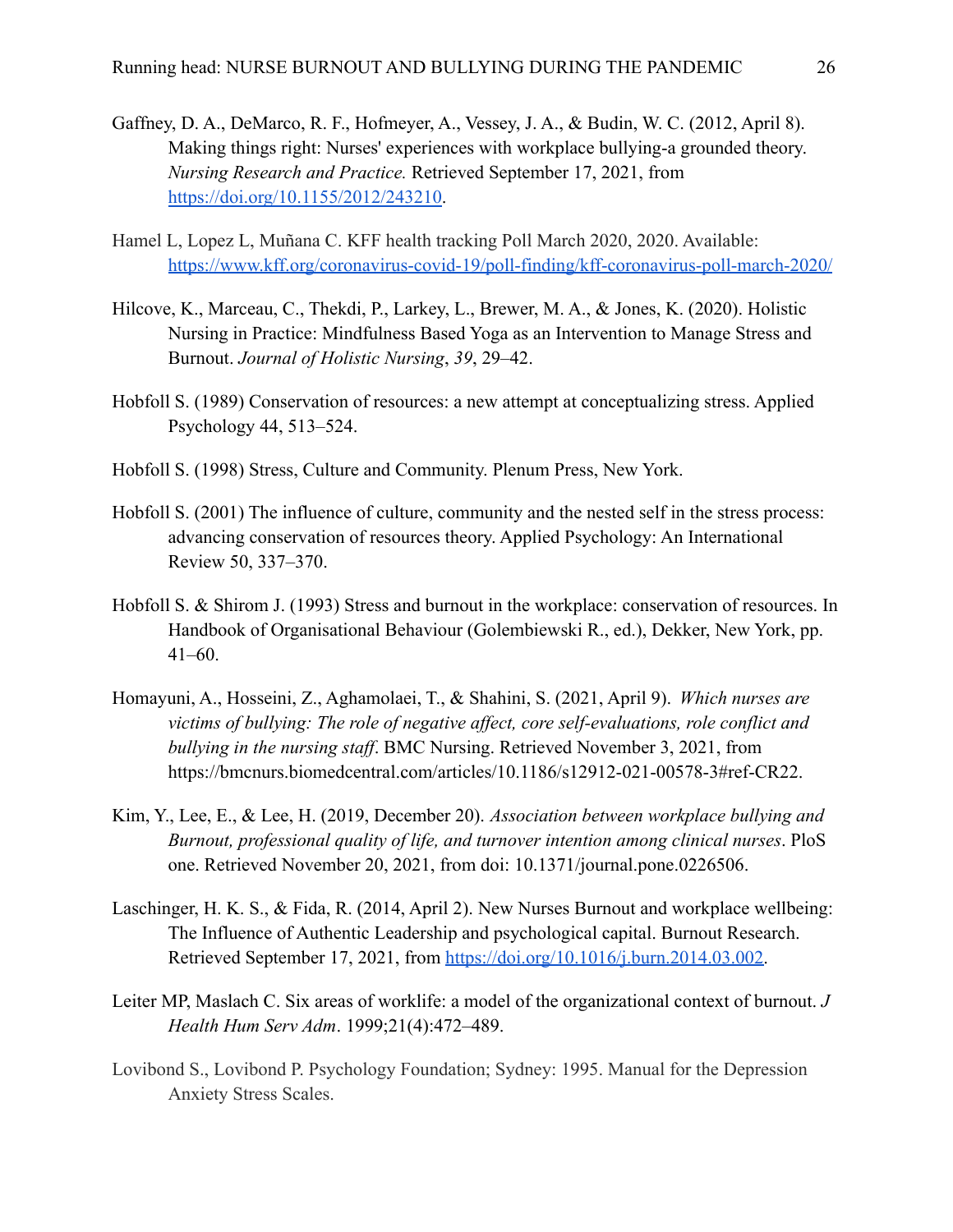- [Luthans et al., 2007a](https://www.sciencedirect.com/science/article/pii/S2213058614000059#bbib0270). Luthans, Fred, Avolio, J. Bruce, Avey, B. James, *et al.* Positive psychological capital: measurement and relationship with performance and satisfaction. *Leadership Institute Faculty Publications*. Paper (2007), p. 11.
- [Luthans et al., 2007b.](https://www.sciencedirect.com/science/article/pii/S2213058614000059#bbib0275) F. Luthans, B.J. Avolio, J.B. Avey, S.M. Norman. Positive psychological capital: measurement and relationship with performance and satisfaction. *Person Psychol*, 60 (2007), pp. 541-572.
- Maslach C. (1976) Burned-out. Human Behaviour 5, 16–22.
- Maslach C., Schaufeli W. & Leiter M. (2001) Job burnout. Annual Review of Psychology 52, 397–422.
- McCoy, T. P., & Sauer, P. A. (2016, December 5). Nurse bullying: Impact on nurses' health Penny A. Sauer, Thomas P. McCoy, 2017. *SAGE Journals.* Retrieved September 17, 2021, from [https://doi.org/10.1177/0193945916681278](https://doi.org/10.1177%2F0193945916681278).
- Questionnaire (ALQ).Mind Garden Inc. (2007) retrieved from [http://www.mindgarden.com](http://www.mindgarden.com/).
- Sampaio, F., Sequeira, C., & Teixeira, L. (2021, March). *Impact of covid-19 outbreak on nurses' mental health: A prospective cohort study*. Environmental research. Retrieved November 3, 2021, from DOI: [10.1016/j.envres.2020.110620.](https://dx.doi.org/10.1016%2Fj.envres.2020.110620)
- Sfantou, D. F., Laliotis, A., Patelarou, A. E., Sifaki-Pistolla, D., Matalliotakis, M., & Patelarou, E. (2017, October 14). Importance of leadership style towards quality of care measures in healthcare settings: A systematic review. PubMed. Retrieved September 17, 2021, from doi: [10.3390/healthcare5040073](https://dx.doi.org/10.3390%2Fhealthcare5040073).
- [Shaver and Lacey, 2003](https://www.sciencedirect.com/science/article/pii/S2213058614000059#bbib0385). K.H. Shaver, L.M. Lacey. Job and career satisfaction among staff nurses: effects of job setting and environment. *J Nurs Admin*, 33 (3) (2003), pp. 166-172.
- Vessey, J. A., Demarco, R., DiFazio, R. (2010). Bullying, harassment, and horizontal violence in the nursing workforce: The state of the science. *Annual Review of Nursing Research, 28,* 133-157. doi:[10.1891/0739-6686.28.133](https://doi.org/10.1891/0739-6686.28.133)
- [Ware and Sherbourne, 1992.](https://www.sciencedirect.com/science/article/pii/S2213058614000059#bbib0390) J.E. Ware Jr., C.D. Sherbourne. The MOS 36-item short-form health survey (SF-36). I. Conceptual framework and item selection. Med Care (1992), pp. 473-483.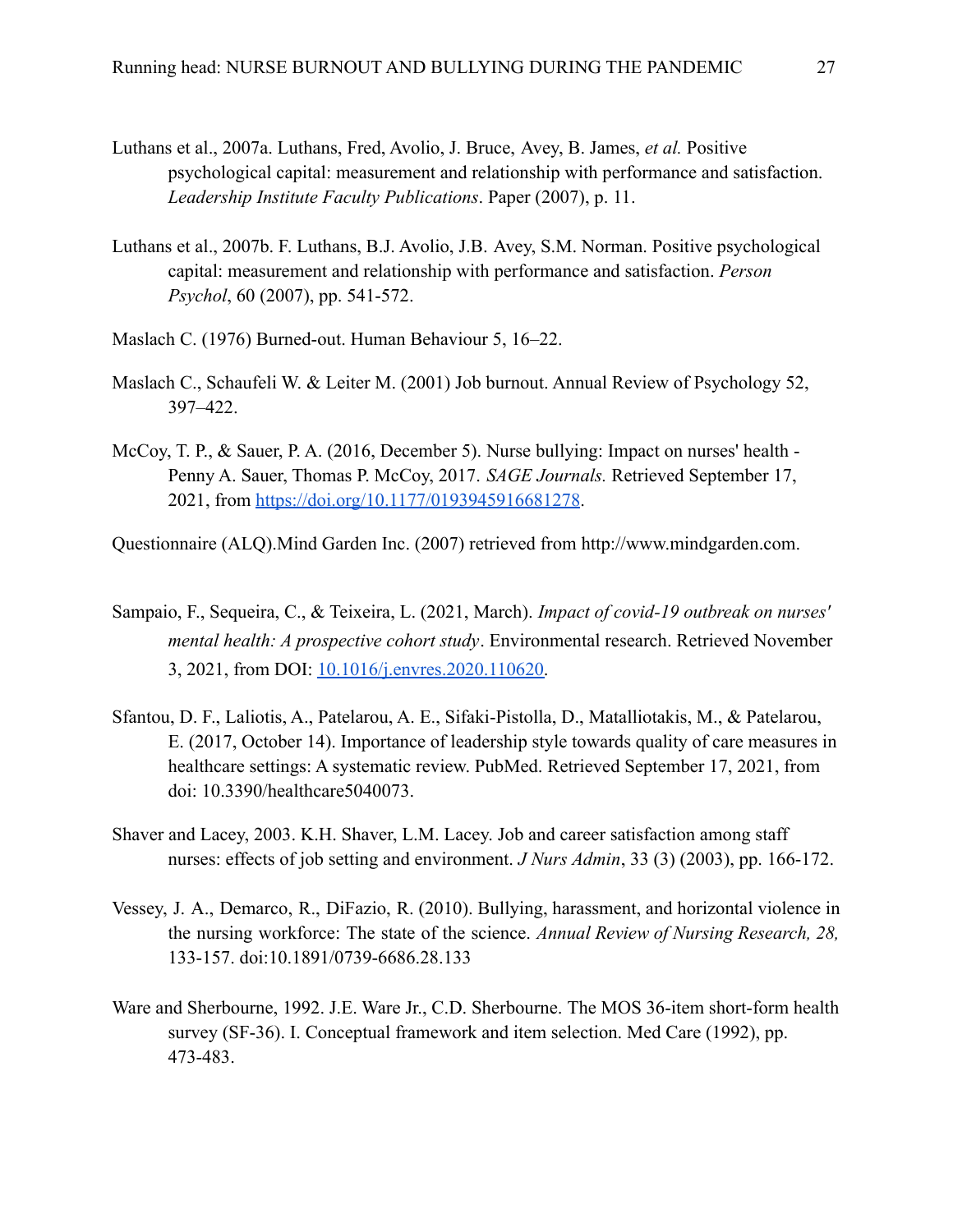| Authors/Citation                                                                                                                                                                                                                                                                                                                                                                                                                                                                         | Purpose/Objectiv<br>e of Study                                                                                                                                        | Sample -<br>Population<br>of interest,<br>sample<br>size                                                        | Study<br>Design                                                                                                                                                                                                          | Study Methods                                                                                                                                                                                                                                                                                                                                                                                                                                                                                                | Major<br>Finding(s)                                                                                                                                                                                                                                                                                                                                                                                                                                                                         | Strengths                                                                                                                                                                     | Limitations                                                                                                                                                                                                                                                                                                                                                      |
|------------------------------------------------------------------------------------------------------------------------------------------------------------------------------------------------------------------------------------------------------------------------------------------------------------------------------------------------------------------------------------------------------------------------------------------------------------------------------------------|-----------------------------------------------------------------------------------------------------------------------------------------------------------------------|-----------------------------------------------------------------------------------------------------------------|--------------------------------------------------------------------------------------------------------------------------------------------------------------------------------------------------------------------------|--------------------------------------------------------------------------------------------------------------------------------------------------------------------------------------------------------------------------------------------------------------------------------------------------------------------------------------------------------------------------------------------------------------------------------------------------------------------------------------------------------------|---------------------------------------------------------------------------------------------------------------------------------------------------------------------------------------------------------------------------------------------------------------------------------------------------------------------------------------------------------------------------------------------------------------------------------------------------------------------------------------------|-------------------------------------------------------------------------------------------------------------------------------------------------------------------------------|------------------------------------------------------------------------------------------------------------------------------------------------------------------------------------------------------------------------------------------------------------------------------------------------------------------------------------------------------------------|
| Arnetz, Judith E.<br>PhD; Neufcourt, Leo<br>PhD; Sudan, Sukhesh<br>MPH; Arnetz, Bengt<br>B. MD; Maiti,<br>Tapabrata PhD;<br>Viens, Frederi PhD.<br>(2019).<br>Nurse-reported<br>bullying and<br>documented adverse<br>patient : Journal of<br>Nursing Care<br>Quality. Journal of<br>Nursing Care Quality.<br>Retrieved September<br>17, 2021, from<br>https://journals.lww.c<br>om/jncqjournal/Fullte<br>xt/2020/07000/Nurse<br>Reported_Bullying<br>and Documented Ad<br>verse.4.aspx. | The purpose of<br>the study was to<br>examine the<br>association<br>between<br>nurse-reported<br>bullying and<br>documented<br>nursing-sensitive<br>patient outcomes. | 432<br>Registered<br>nurses in a<br>large<br>regional<br>hospital in<br>the<br>Midwester<br>n United<br>States. | This study<br>combined<br>analysis of<br>cross-section<br>al<br>questionnair<br>e data on<br>workplace<br>bullying<br>with<br>retrospective<br>unit-level<br>administrativ<br>e data on<br>patient<br>adverse<br>events. | Nurses ( $n =$<br>432) in a large<br>US hospital<br>responded to a<br>survey on<br>workplace<br>bullying.<br>Unit-level data<br>for 5 adverse<br>patient events<br>and nurse<br>staffing were<br>acquired from<br>the National<br>Database of<br>Nursing<br>Quality<br>Indicators.<br>Generalized<br>linear models<br>were used to<br>examine the<br>association<br>between<br>bullying and<br>adverse patient<br>events. A<br>Bayesian<br>regression<br>analysis was<br>used to<br>confirm the<br>findings. | Self<br>reported<br>bullying<br>correlated<br>to a<br>positive<br>association<br>with a<br><b>CLABSI</b><br>per<br>1000-line<br>days.<br>Higher unit<br>levels of<br>self-reporte<br>d bullying<br>were<br>associated<br>with a<br>higher<br>incidence<br>of CLABSI<br>at the 95%<br>credibility<br>interval.<br>Nurse<br>staffing<br>levels were<br>positively<br>associated<br>with<br>CLABSI,<br>CAUTI,<br>and VAE<br>which<br>suggests<br>adverse<br>infection<br>outcomes<br>were more | This was the first<br>study to report a<br>statistically<br>significant<br>association<br>between<br>workplace<br>bullying against<br>nurses and adverse<br>patient outcomes. | The study was<br>conducted in a<br>large single<br>hospital in the<br>Midwestern<br><b>United States</b><br>and may not<br>reflect the<br>situations in<br>other hospitals.<br>A low response<br>rate (24%). No<br>survey questions<br>about hand<br>hygiene<br>compliance.<br>Cross-sectional<br>study meant<br>cause and effect<br>could not be<br>determined. |

# *Appendix*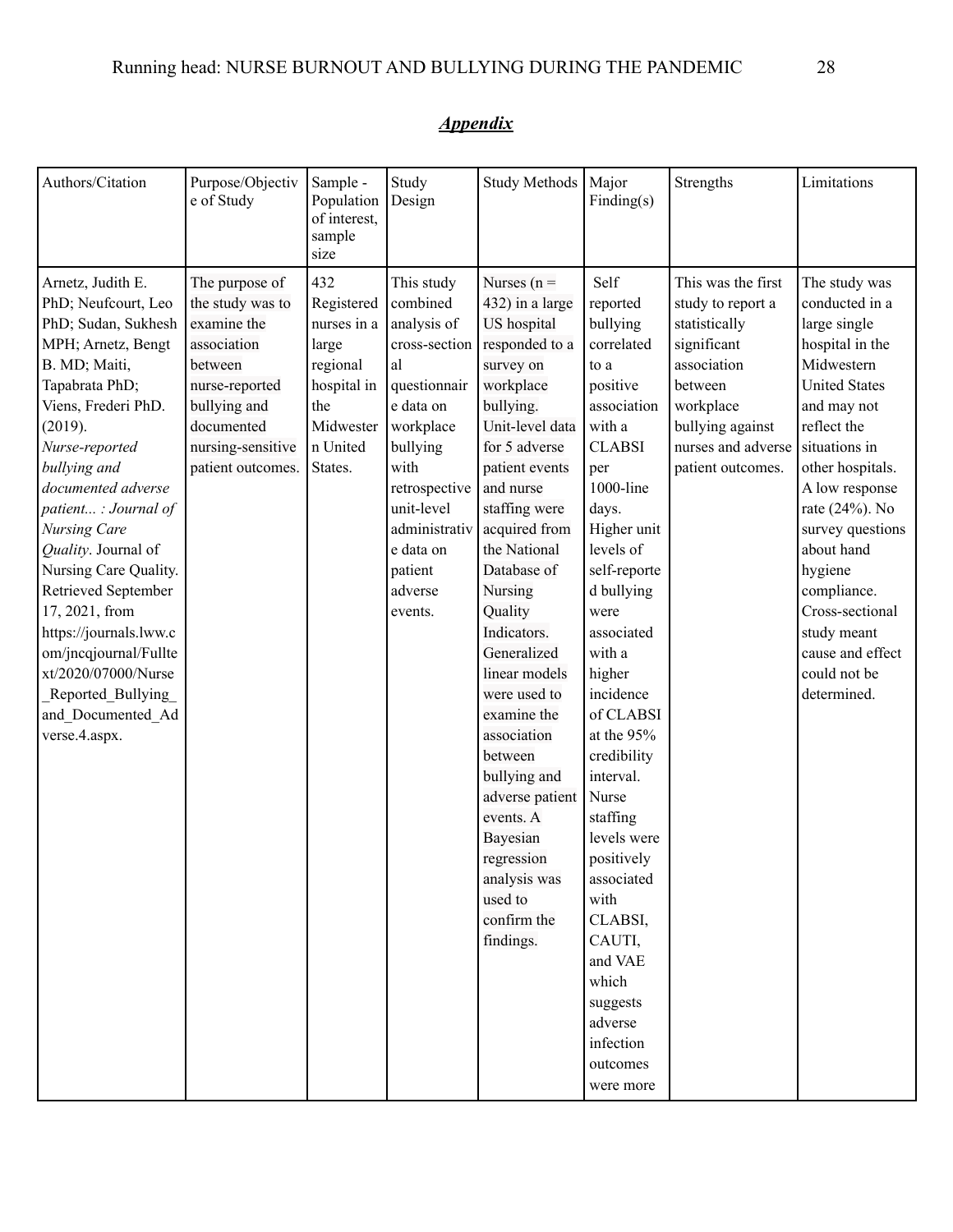|                                                                                                                                                                                                                                                                                |                                                                                                                                                                                                                                                  |                                                                                                                                                                |                                                                     |                                                                                                                                                                                                     | likely to<br>occur when<br>more nurses<br>were<br>involved in<br>patient<br>care.<br><b>CLABSI</b><br>was the<br>only<br>adverse<br>health<br>outcome<br>associated<br>with<br>bullying,<br>and the<br>researchers<br>argued the<br>other<br>outcomes<br>were<br>influenced<br>by other<br>factors such<br>as patient<br>behavior<br>and less<br>direct<br>pathways to<br>the<br>bloodstrea<br>m. |                                                                                                                                 |                                                                                                                                                                                                                                 |
|--------------------------------------------------------------------------------------------------------------------------------------------------------------------------------------------------------------------------------------------------------------------------------|--------------------------------------------------------------------------------------------------------------------------------------------------------------------------------------------------------------------------------------------------|----------------------------------------------------------------------------------------------------------------------------------------------------------------|---------------------------------------------------------------------|-----------------------------------------------------------------------------------------------------------------------------------------------------------------------------------------------------|---------------------------------------------------------------------------------------------------------------------------------------------------------------------------------------------------------------------------------------------------------------------------------------------------------------------------------------------------------------------------------------------------|---------------------------------------------------------------------------------------------------------------------------------|---------------------------------------------------------------------------------------------------------------------------------------------------------------------------------------------------------------------------------|
| Laschinger, H. K. S.,<br>& Fida, R. (2014,<br>April 2). New Nurses<br>Burnout and<br>workplace wellbeing:<br>The Influence of<br>Authentic Leadership<br>and psychological<br>capital. Burnout<br>Research. Retrieved<br>September 17, 2021,<br>from<br>https://doi.org/10.101 | The purpose was<br>to investigate the<br>influence of<br>authentic<br>leadership, an<br>organizational<br>resource, and<br>psychological<br>capital, an<br>intrapersonal<br>resource, on new<br>graduate burnout<br>development,<br>occupational | A sample<br>of 907<br>registered<br>nurses<br>from<br>Ontario.<br>92% were<br>female,<br>averaging<br>28 years<br>old with<br>$1.04$ years<br>of<br>experience | This study<br>used a<br>quantitative<br>cross-section<br>al design. | A two-wave<br>survey of<br>newly<br>graduated<br>nurses with<br>less than two<br>years of<br>experience in<br>acute care<br>hospitals.<br>PArticipants<br>received a<br>questionnaire<br>package at | PsyCap<br>(Psychologi<br>cal Capital)<br>were<br>correlated<br>with all<br>study<br>variables.<br>"The more<br>new<br>graduated<br>nurses<br>perceive                                                                                                                                                                                                                                             | This study was<br>able to establish a<br>link between<br>and burnout burnout and<br>leadership and<br>psychological<br>capital. | Nurses did not<br>respond to the<br>second survey<br>sent. They rely<br>on self-report<br>survey measures<br>about common<br>method bias.<br>They<br>recommend<br>supervisor<br>ratings of some<br>of the study<br>variables in |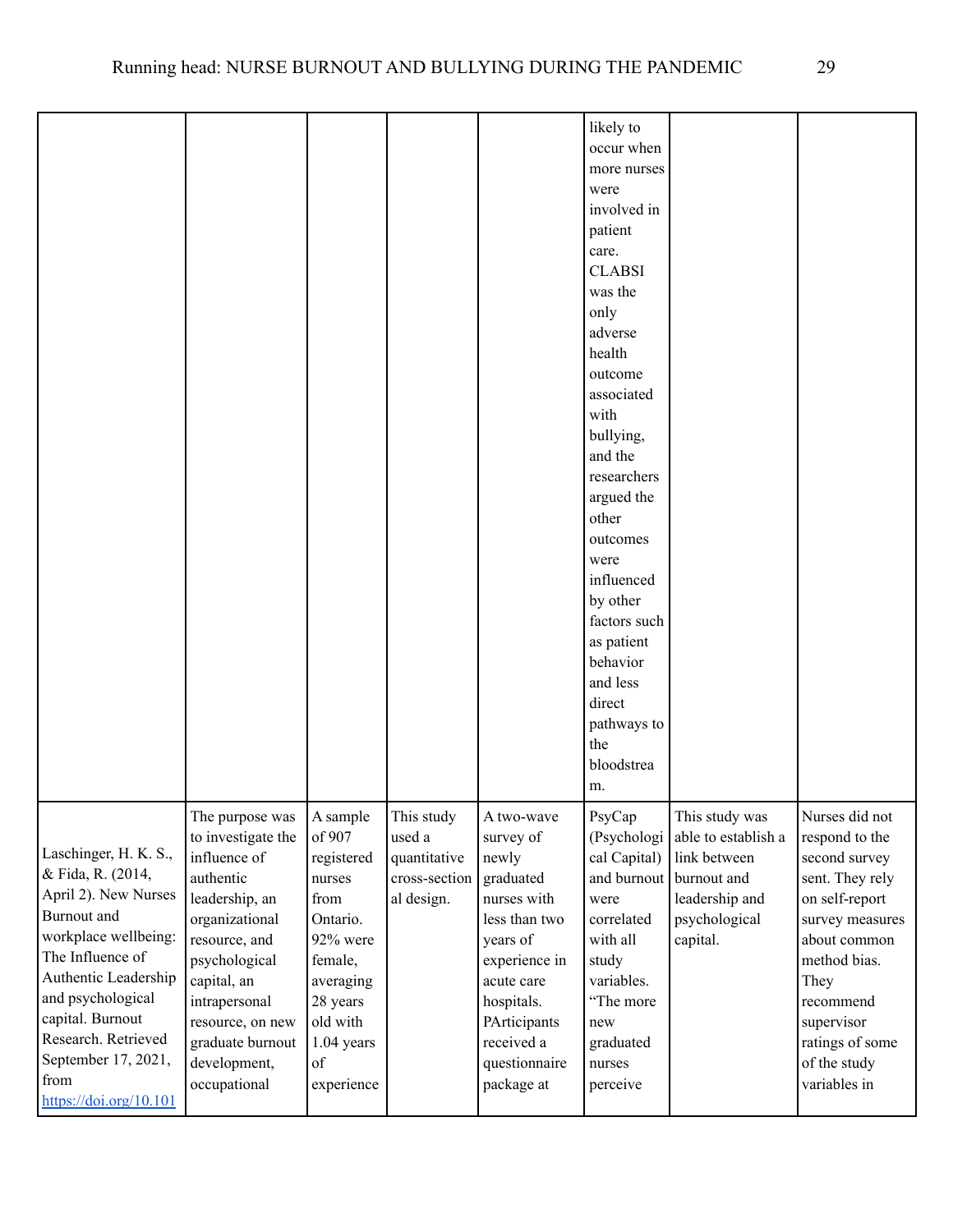| $6/j.burn.2014.03.002$ . | satisfaction, and  | . All of           |               | their home               | their leader            |                    | future studies.    |
|--------------------------|--------------------|--------------------|---------------|--------------------------|-------------------------|--------------------|--------------------|
|                          | workplace mental   | whom had           |               | address.                 | to be                   |                    |                    |
|                          | health over the    | their              |               |                          | authentic               |                    |                    |
|                          | first year of      | bachelors.         |               |                          | the less                |                    |                    |
|                          | practice.          | Most               |               |                          | they                    |                    |                    |
|                          |                    | worked on          |               |                          | experience              |                    |                    |
|                          |                    | either             |               |                          | feelings of             |                    |                    |
|                          |                    | medical-su         |               |                          | EE                      |                    |                    |
|                          |                    | rgical units       |               |                          | (emotional              |                    |                    |
|                          |                    | $(55%)$ or         |               |                          | exhaustion)             |                    |                    |
|                          |                    | critical           |               |                          | and CYN                 |                    |                    |
|                          |                    | care units         |               |                          | (cynicism).             |                    |                    |
|                          |                    | $(23%)$ on a       |               |                          | " the more              |                    |                    |
|                          |                    | full-time          |               |                          | new                     |                    |                    |
|                          |                    | basis              |               |                          | graduate                |                    |                    |
|                          |                    | $(62%)$ and        |               |                          | nurses                  |                    |                    |
|                          |                    | part-time<br>basis |               |                          | experienced             |                    |                    |
|                          |                    | $(28%)$ .          |               |                          | increasing<br>levels of |                    |                    |
|                          |                    |                    |               |                          | burnout                 |                    |                    |
|                          |                    |                    |               |                          | over time               |                    |                    |
|                          |                    |                    |               |                          | the less                |                    |                    |
|                          |                    |                    |               |                          | they were               |                    |                    |
|                          |                    |                    |               |                          | satisfied               |                    |                    |
|                          |                    |                    |               |                          | with their              |                    |                    |
|                          |                    |                    |               |                          | job.                    |                    |                    |
|                          | This study was     | The                | This study    | Self-administer          | There was a             | Their data         | Since the study    |
| Homayuni, A.,            | conducted with     | sample             | used a        | ed                       | significant             | demonstrates that  | was A              |
| Hosseini, Z.,            | the aim of         | population         | descriptive   | questionnaires           | difference              | a negative effect  | correlational      |
| Aghamolaei, T., &        | studying the       | consisted          | cross-section | were sent to             | between                 | and core           | design, it did not |
| Shahini, S. (2021,       | relationship       | of 329             | al design for | 329 nurses               | mean                    | self-evaluations   | seek to establish  |
| April 9). Which          | between role       | nurses             | their         | who were                 | bullying                | predicted bullying | cause and effect.  |
| nurses are victims of    | conflict, negative | from               | methodology   | selected by              | scores                  |                    | This study relied  |
| bullying: The role of    | affect and core    | public and         |               | census method. according |                         |                    | on self-report     |
| negative affect, core    | self-evaluations   | private            |               |                          | to gender               |                    | measures which     |
| self-evaluations, role   | with bullying in   | hospitals          |               |                          | and ward of             |                    | can skew           |
| conflict and bullying    | nurses.            | in Bandar          |               |                          | affiliation.            |                    | responses          |
| in the nursing staff.    |                    | Abbas,             |               |                          | Men are                 |                    | especially if the  |
| <b>BMC</b> Nursing.      |                    | south of           |               |                          | more likely             |                    | person doesn't     |
| Retrieved November       |                    | Iran.              |               |                          | to be                   |                    | complete the       |
| 3, 2021, from            |                    |                    |               |                          | bullied.                |                    | survey. The        |
| https://bmcnurs.biom     |                    |                    |               |                          | Nurses in               |                    | respondents were   |
| edcentral.com/articles   |                    |                    |               |                          | different               |                    | asked only about   |
| /10.1186/s12912-021-     |                    |                    |               |                          | wards                   |                    | if they felt       |
| 00578-3#ref-CR22.        |                    |                    |               |                          | experience              |                    | subjected to       |
|                          |                    |                    |               |                          | different               |                    | bullying           |
|                          |                    |                    |               |                          | levels of               |                    | behaviors in the   |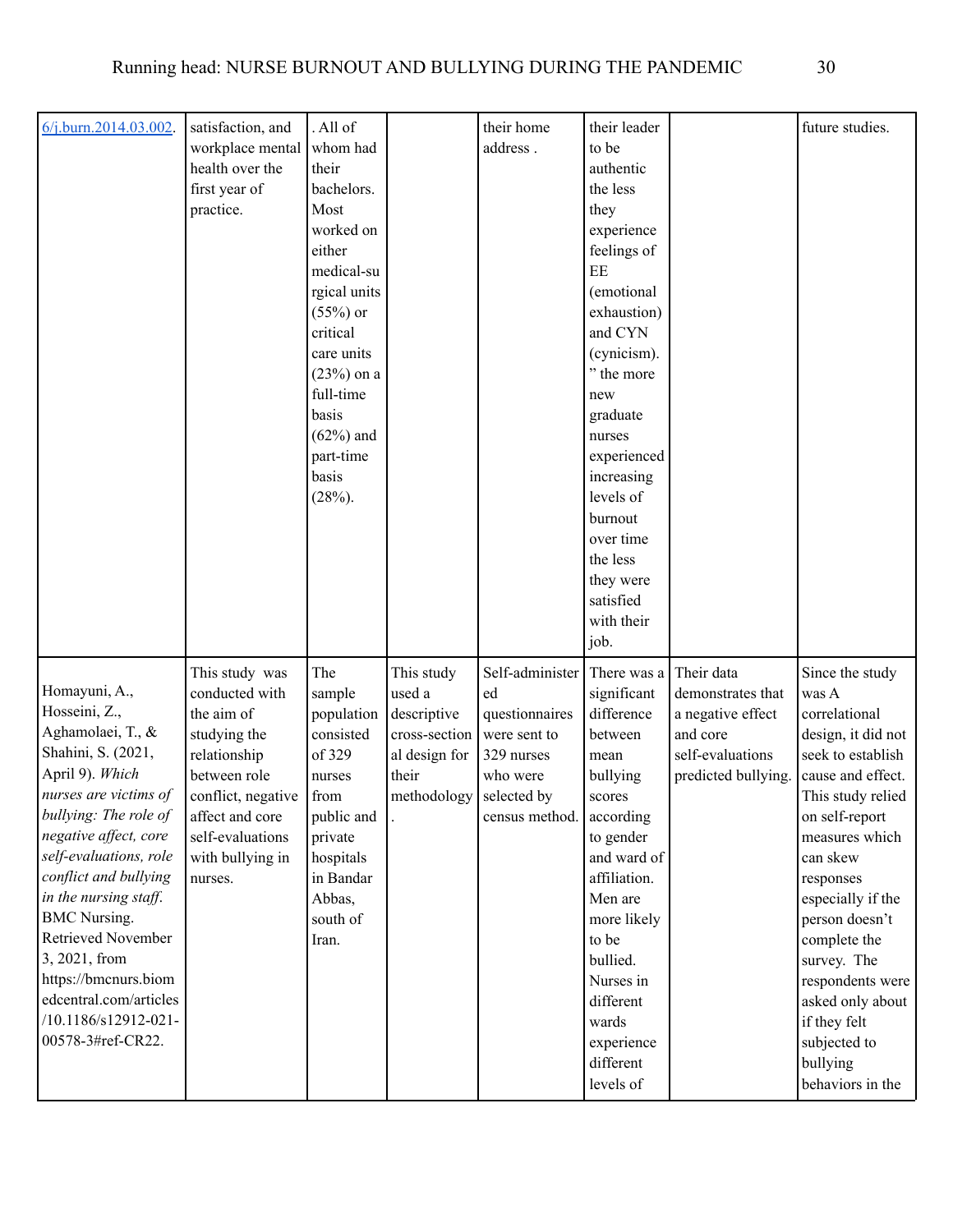|                                                                                                                                                                                                                           |                                                                                                                                                                                                  |                                                                                    |                                                                       |                                                                                                                                                                   | bullying<br>behaviors.<br><b>Bullying</b><br>occurs in<br>the<br>presence of<br>negative<br>job features<br>and absence<br>of positive<br>ones.<br>People that<br>were<br>bullied had<br>higher<br>scores on<br>neuroticism<br>depression,<br>and<br>negative<br>affect and<br>lower<br>scores on<br>emotional<br>stability<br>and<br>self-esteem<br>and a<br>higher<br>score on<br>temperame<br>ntal<br>emotional<br>reactivity. |                                                                                                    | workplace and<br>did not take into<br>account if they<br>had acted as<br>perpetrators. The<br>sensitive topic<br>on bullying may<br>have led to a<br>response with<br>denial or social<br>desirability. The<br>article mentions<br>bullying may<br>occur due to the<br>stressful nature<br>of the job but<br>fails to measure<br>it in their study. |
|---------------------------------------------------------------------------------------------------------------------------------------------------------------------------------------------------------------------------|--------------------------------------------------------------------------------------------------------------------------------------------------------------------------------------------------|------------------------------------------------------------------------------------|-----------------------------------------------------------------------|-------------------------------------------------------------------------------------------------------------------------------------------------------------------|-----------------------------------------------------------------------------------------------------------------------------------------------------------------------------------------------------------------------------------------------------------------------------------------------------------------------------------------------------------------------------------------------------------------------------------|----------------------------------------------------------------------------------------------------|-----------------------------------------------------------------------------------------------------------------------------------------------------------------------------------------------------------------------------------------------------------------------------------------------------------------------------------------------------|
| Sampaio, F.,<br>Sequeira, C., &<br>Teixeira, L. (2021,<br>March). Impact of<br>covid-19 outbreak on<br>nurses' mental health:<br>A prospective cohort<br>study. Environmental<br>research. Retrieved<br>November 3, 2021, | To evaluate<br>variations in<br>nurses' sleep<br>quality and<br>symptoms of<br>depression,<br>anxiety, and<br>stress during<br>COVID and<br>whether risk<br>factors influenced<br>these symptoms | At<br>baseline,<br>the sample<br>comprised<br>829<br>Portuguese   their<br>nurses. | This<br>research<br>used a<br>qualitative<br>study for<br>methodology | A snowball<br>sample of<br>nurses were<br>surveyed 3<br>times about<br>personal<br>factors, work<br>conditions,<br>family<br>dynamics, and<br>attitude<br>towards | Male<br>participants<br>presented a<br>lower mean<br>score for<br>depression<br>when<br>compared<br>with<br>women.<br>Men<br>presented a                                                                                                                                                                                                                                                                                          | Their research<br>cites mental health<br>outcomes of<br>nurses in different<br>parts of the world. | A snowball<br>sample can be a<br>limitation since<br>it attracts<br>respondents who<br>are already<br>interested in the<br>topic which can<br>lead to bias. The<br>absence of data<br>using the same<br>measurement                                                                                                                                 |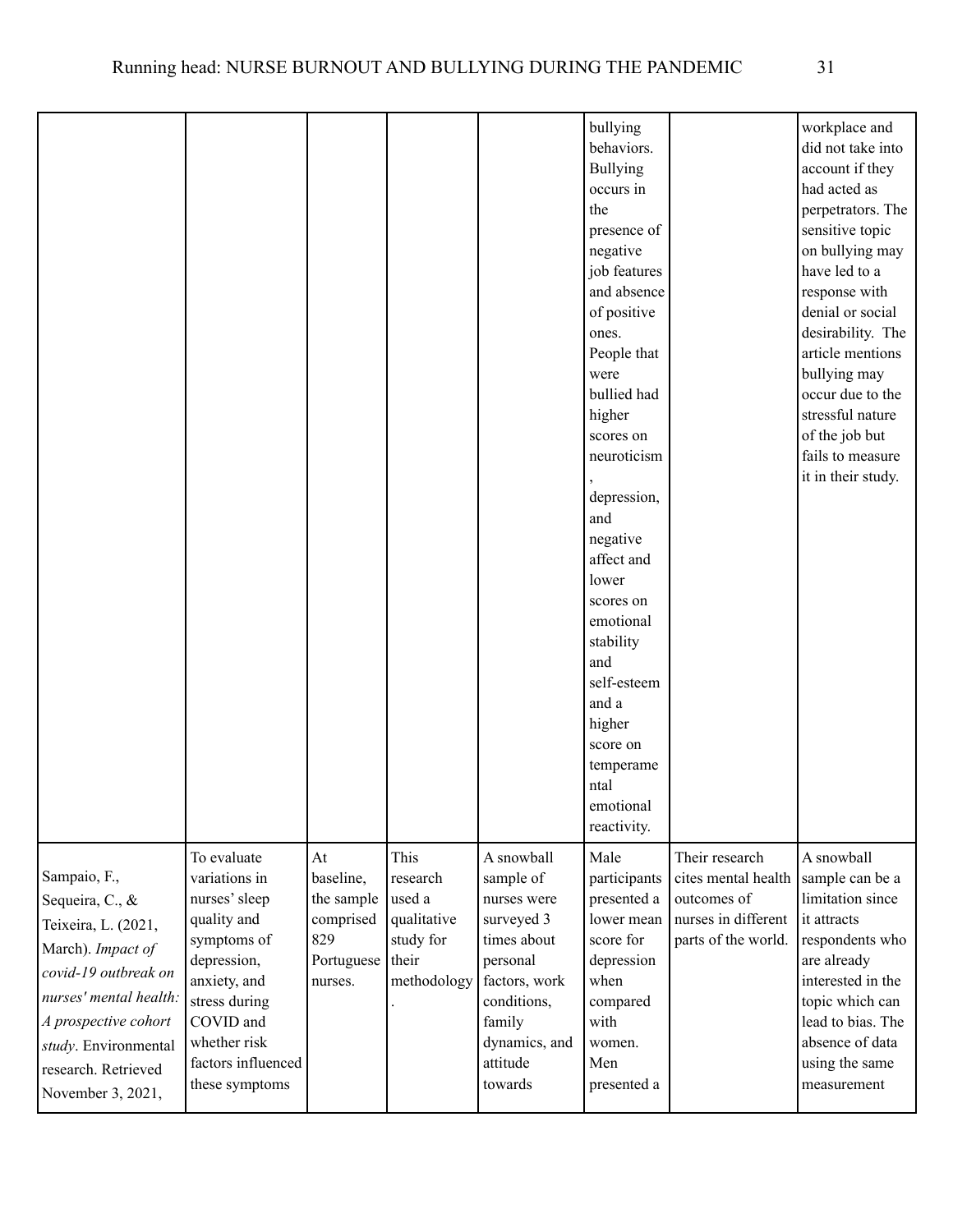| from<br>https://www.ncbi.nlm.<br>nih.gov/pmc/articles/<br>PMC7732227/.                                                                                                                                                                                                                                                         | over time                                                                                                                                                                   |                                                                                                                                    |                                                                             | COVID-19<br>between March<br>31 and May 4,<br>2020.                                                                                                       | lower mean<br>score for<br>stress when<br>compared<br>to women.<br>Nurses who<br>agreed that<br>the quality<br>of face<br>masks was<br>adequate<br>presented<br>fewer<br>anxiety<br>symptoms<br>than those<br>who<br>disagreed.                                                                              |                                                                                                                                              | tool in the same<br>population<br>(Portuguese<br>nurses)                                                                                                |
|--------------------------------------------------------------------------------------------------------------------------------------------------------------------------------------------------------------------------------------------------------------------------------------------------------------------------------|-----------------------------------------------------------------------------------------------------------------------------------------------------------------------------|------------------------------------------------------------------------------------------------------------------------------------|-----------------------------------------------------------------------------|-----------------------------------------------------------------------------------------------------------------------------------------------------------|--------------------------------------------------------------------------------------------------------------------------------------------------------------------------------------------------------------------------------------------------------------------------------------------------------------|----------------------------------------------------------------------------------------------------------------------------------------------|---------------------------------------------------------------------------------------------------------------------------------------------------------|
| Carbondale, A. S. I.<br>U. (n.d.). Emotional<br>exhaustion as a<br>predictor for burnout<br>among nurses :<br>Nursing management.<br>LWW. Retrieved<br>November 3, 2021,<br>from<br>https://journals.lww.c<br>om/nursingmanageme<br>nt/fulltext/2021/0100<br>0/emotional exhausti<br>on_as_a_predictor_fo<br>r burnout.6.aspx. | To explore the<br>experiences of<br>burnout and<br>facets of work<br>life as measured<br>by the MBI and<br>the Areas of<br>Worklife Survey<br>(AWS) among<br>RNs in the US. | Researcher $ A $<br>s gathered<br>a sample<br>population<br>of 114<br>Registered<br>Nurses in<br>the U.S<br>across the<br>country. | quantitative<br>study<br>method was<br>implemented<br>for this<br>research. | Nurse's were<br>sent an email<br>to complete an<br>online survey<br>tool. The<br>emails were<br>obtained from<br>a national data<br>distribution<br>firm. | N <sub>o</sub><br>significance<br>noted<br>between<br>demographi<br>c variables<br>and<br>emotional<br>exhaustion.<br>A positive<br>correlation<br>with<br>workload<br>and<br>emotional<br>exhaustion<br>was<br>observed. A<br>negative<br>correlation<br>between<br>control and<br>emotional<br>exhaustion. | The source cites<br>the age ranges and<br>levels of education<br>of the participants<br>and how long they<br>spent at their<br>organization. | Of the 11,000<br>individuals only<br>114 responded.<br>11 respondents<br>were deleted due<br>to failure to<br>complete all<br>aspects of the<br>survey. |
| Hilcove, K., Marceau,<br>C., Thekdi, P.,<br>Larkey, L., Brewer,<br>M. A., & Jones, K.                                                                                                                                                                                                                                          | The goal of this<br>study was to to<br>analyze the<br>effects of a<br>mindfulness-base                                                                                      | This<br>sample<br>consisted<br>of 121<br>registered                                                                                | Researchers<br>created a<br>randomized<br>control trial<br>and              | One received<br>yoga<br>intervention<br>and the other<br>didn't. All                                                                                      | There was a<br>statistically<br>significant<br>improveme<br>nt in stress                                                                                                                                                                                                                                     | This study<br>successfully<br>proved how<br>mindfulness based<br>yoga can help                                                               | Researchers<br>lacked a<br>measurement for<br>chronic stress,<br>which was                                                                              |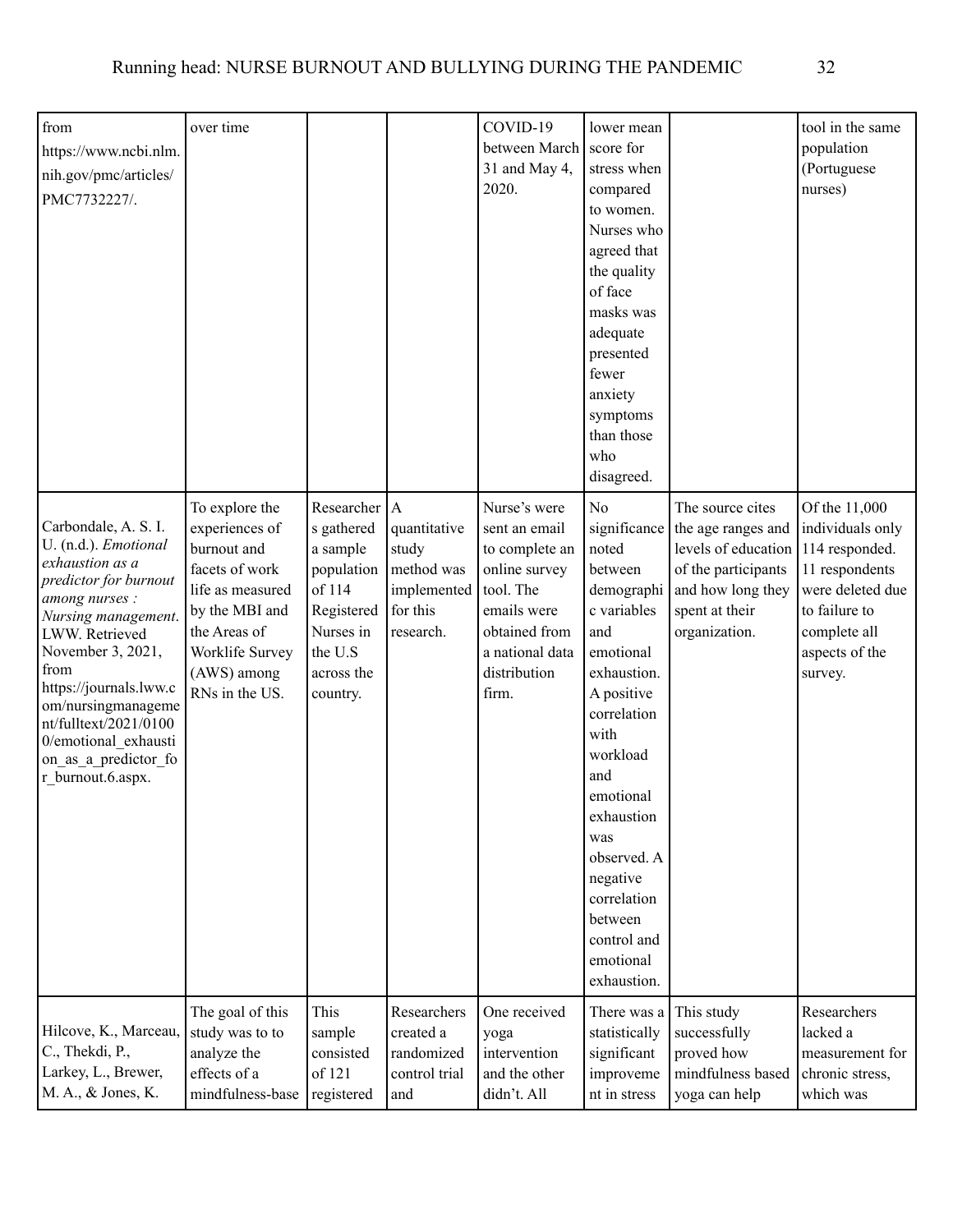| $(2020)$ . Holistic<br>Nursing in Practice:<br>Mindfulness Based<br>Yoga as an<br>Intervention to<br>Manage Stress and<br>Burnout. Journal of<br>Holistic Nursing, 39,<br>$29 - 42$ .                                                                                                                                                    | d (MB) yoga<br>practice on stress,<br>burnout, and<br>indicators of<br>well-being<br>among nurses<br>and health care<br>professionals                                         | nurses<br>from a<br>communit<br>y-based<br>hospital<br>system in<br>the<br>southweste<br>m U.S.             | separated<br>two groups<br>to<br>quantitativel<br>y study the<br>effects of<br>yoga on BP,<br>diurnal<br>cortisol<br>levels, and<br>survey<br>scores. | groups had<br>blood<br>pressures and<br>diurnal cortisol<br>levels<br>measured prior<br>to the start of<br>the trial and<br>were compared<br>to the end of<br>the trial.                                                                                 | and burnout<br>in the<br>individuals<br>that<br>practiced<br>yoga. There<br>was also a<br>statistically<br>significant<br>improveme<br>nt in the<br>vitality,<br>sleep<br>quality,<br>serenity,<br>and<br>mindfulnes<br>s scores of<br>the<br>intervention<br>group.                                                                       | nurses decrease<br>their stress and<br>burnout.                                                                                                                                                                                                                     | necessary due to<br>the lack of<br>significant<br>improvement in<br>slope cortisol<br>values. The<br>participants of<br>the study were<br>not chronically<br>stressed based on<br>their diurnal<br>cortisol levels.                       |
|------------------------------------------------------------------------------------------------------------------------------------------------------------------------------------------------------------------------------------------------------------------------------------------------------------------------------------------|-------------------------------------------------------------------------------------------------------------------------------------------------------------------------------|-------------------------------------------------------------------------------------------------------------|-------------------------------------------------------------------------------------------------------------------------------------------------------|----------------------------------------------------------------------------------------------------------------------------------------------------------------------------------------------------------------------------------------------------------|--------------------------------------------------------------------------------------------------------------------------------------------------------------------------------------------------------------------------------------------------------------------------------------------------------------------------------------------|---------------------------------------------------------------------------------------------------------------------------------------------------------------------------------------------------------------------------------------------------------------------|-------------------------------------------------------------------------------------------------------------------------------------------------------------------------------------------------------------------------------------------|
| Kim, Y., Lee, E., &<br>Lee, H. (2019,<br>December 20).<br><b>Association</b> between<br>workplace bullying<br>and Burnout,<br>professional quality<br>of life, and turnover<br>intention among<br>clinical nurses. PloS<br>one. Retrieved<br>November 3, 2021,<br>from<br>https://www.ncbi.nlm.<br>nih.gov/pmc/articles/<br>PMC6924657/. | To examine the<br>relationship<br>between<br>workplace<br>bullying and<br>burnout,<br>professional<br>quality of life,<br>and turnover<br>intention among<br>clinical nurses. | This<br>sample<br>contained<br>324 nurses<br>from<br>hospitals<br>in Seoul,<br>Gyeonggi,<br>and<br>Chungnam | Researchers<br>used<br>descriptive<br>cross-section<br>al design                                                                                      | $\mathbf{A}$<br>questionnaire<br>was given<br>which<br>contained a<br>total of 84<br>questions and<br>asked about<br>general<br>characteristics,<br>workplace<br>bullying,<br>burnout,<br>professional<br>quality of life,<br>and turnover<br>intention. | Nurses with<br>less than<br>five years<br>of<br>experience<br>scored<br>higher on<br>personal<br>and<br>work-relate<br>d bullying.<br>Staff<br>nurses, part<br>time nurses,<br>and those<br>dissatisfied<br>with work<br>had higher<br>levels of<br>burnout.<br>Turnover<br>intention<br>was higher<br>in nurses<br>with less<br>than five | Researchers used<br>a wide range of<br>accurate and valid<br>The Negative Acts<br>Questionnaire-Rev<br>ised, Maslach<br><b>Burnout</b><br>Inventory, and<br>Professional<br>Quality of Life,<br>and Lawler's<br>questionnaire<br>tools to assess the<br>population. | Because<br>researchers<br>selected nurses<br>in limited<br>regions, the<br>results can not be<br>generalized.<br>Additionally,<br>cause and effect<br>cannot be<br>determined due<br>to the<br>cross-sectional<br>design of the<br>study. |